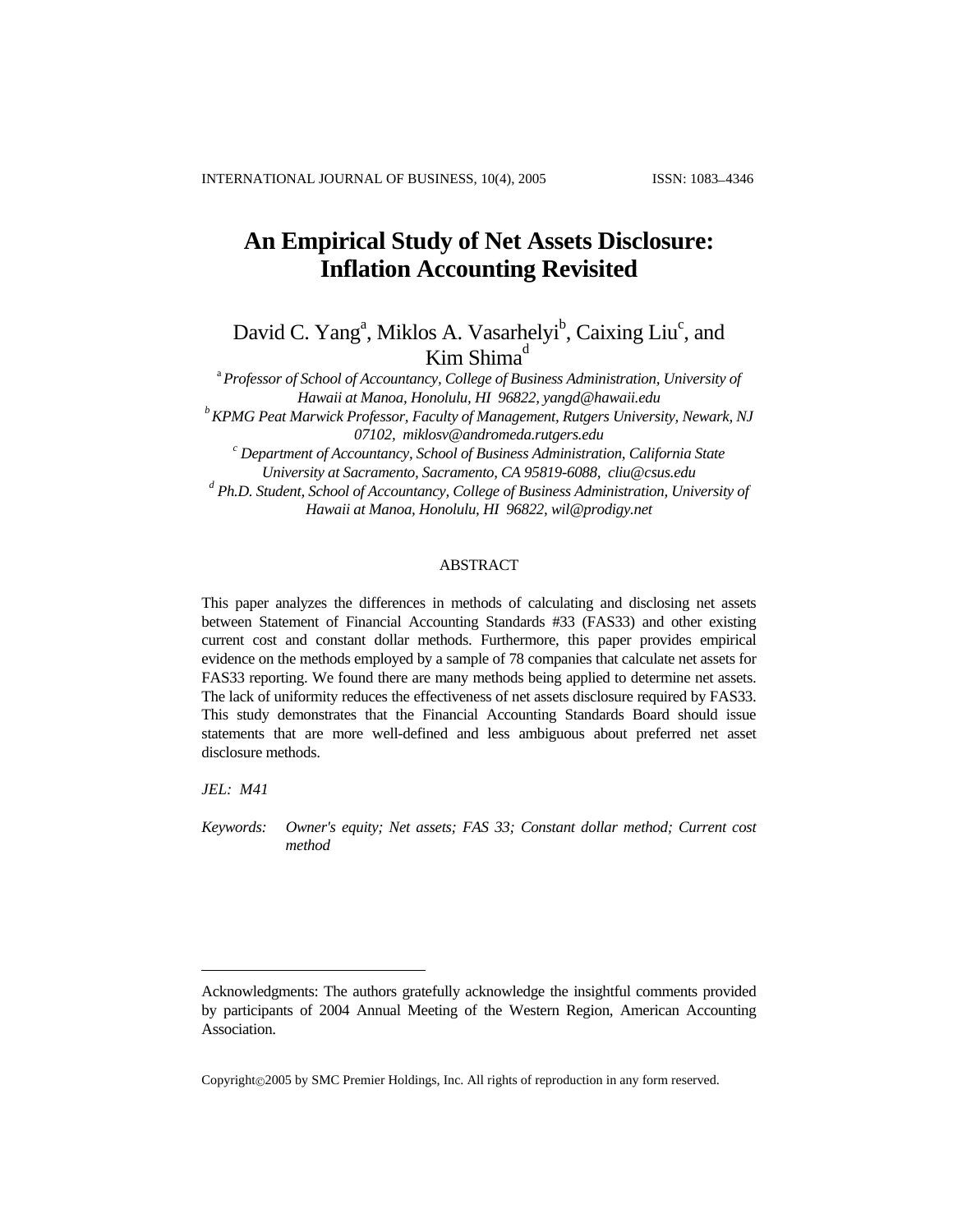### **I. INTRODUCTION**

The primary objective of net assets reporting is to provide useful information about net assets to those who are interested in it. More specific objectives can be found in FASB Statement of Financial Accounting Concepts No. 1:

 "Financial reporting should provide information about an enterprise's economic resources, obligations, and owner's equity. That information helps investors, creditors, and others identify the enterprise's financial strengths and weakness and assess its liquidity and solvency. – also provides a basis for investors, creditors, and others to evaluate information about the enterprise's performance during a period. – provides direct indications of the cash flow potentials of some resources and of the cash needed to satisfy many, if not most, obligations" (para. 41, underlining added)

To make net assets disclosure useful, comparability of accounting information is essential.

 Comparability is one of the characteristics of information addressed in FASB Statement of Financial Concepts No. 2 that make it useful, and is one of the qualities considered when accounting choices are made. Comparability of accounting information enables users to identify and to explain the differences or similarities between two or more sets of economic facts. Differences and similarities in economic facts can be obscured by the use of incomparable accounting methods.

 In the United States, the first statement issued by FASB that set the standard for reporting the effects of inflation on business enterprises was Statement of Financial Accounting Standards No. 33 (FAS33), Financial Reporting and Changing Prices, in 1979. FAS33 required certain companies to disclose supplementary information on both a current cost basis and on a constant dollar basis. However, it was felt that the guidelines were not sufficiently focused so that the disclosure of supplemental information would have become standard. One of the main areas of concern was the determination of net assets. There appeared to be many interpretations of FAS33 on the measurement of net asset amounts after the effects of changing prices have been taken into account.

 In 1986, a time when the U.S. economy was experiencing little inflation, FAS33 was superseded by Statement of Financial Accounting Standard No. 89, Financial Reporting and Changing Prices (FAS89). FAS89 made the supplementary disclosure of current cost and constant dollar information voluntary. However, with crude oil prices surging past an unprecedented \$55 a barrel in the fall of 2004 and oil prices more than 70 percent higher than the previous year, it might be time to re-examine the impact of price changes on net assets disclosure. This study has two purposes, which are: (1) to examine the nature of differences in net asset figures between the current cost and constant dollar methods, and (2) to use FAS33 financial reporting information to study the comparability of net asset disclosures.

 Section II will deal with the relationship between price changes and net assets disclosure using the constant dollar and current cost methods. Several sources of differences affecting net assets disclosure will be shown. The sources of these differences will be further explored in Section III. Section IV will study the disclosures of net assets required by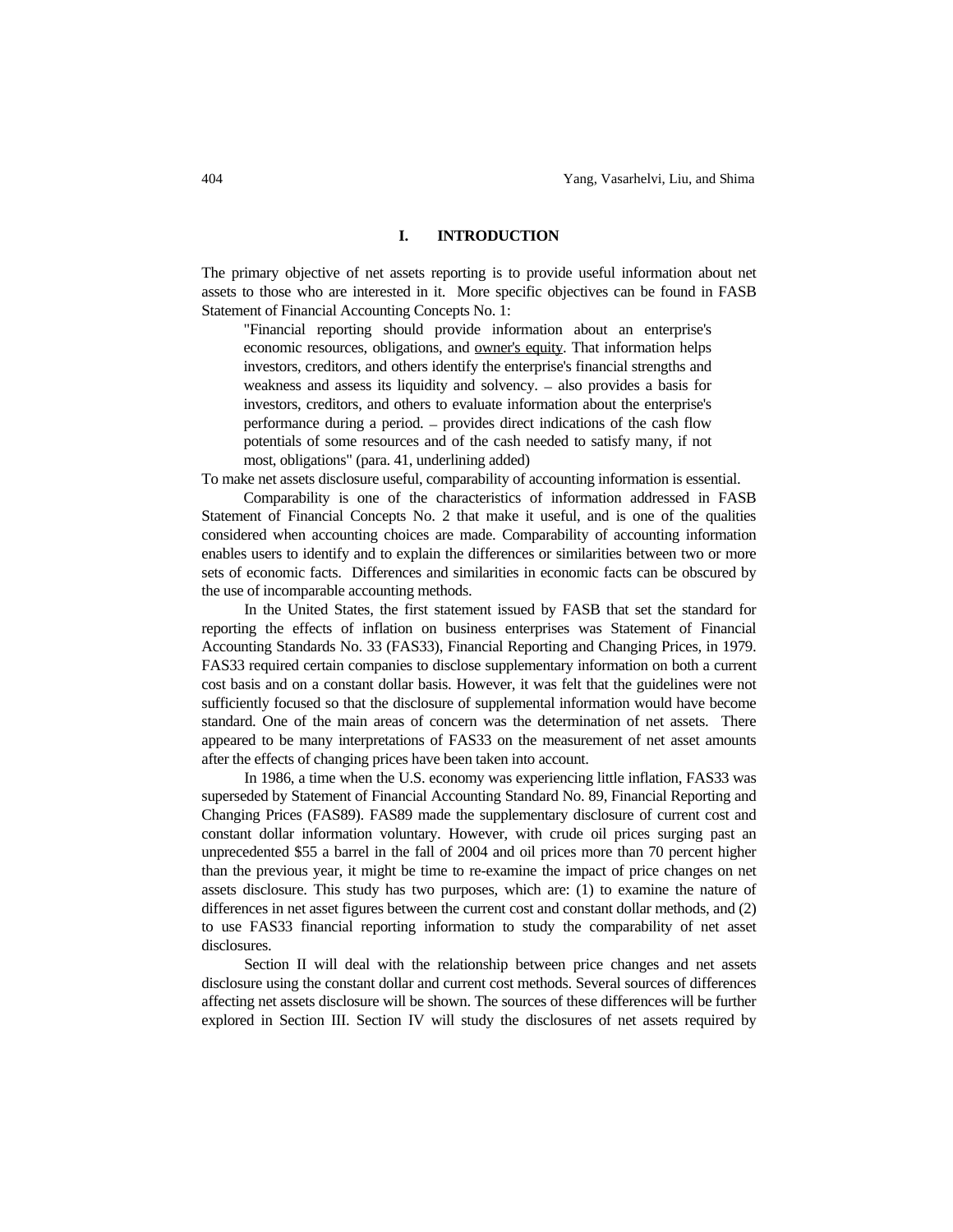FAS33 and discuss an empirical study using 78 companies on their net assets disclosure. Finally, Section V will provide some concluding remarks in terms of the study's objectives.

### **II. CHANGING PRICES AND NET ASSETS DISCLOSURE**

The following discussion on net assets will focus on those two methods adopted by FAS33: (A) constant dollar method and (B) current cost method. In order to clarify the relationship between changing prices and net assets in these two methods, Chamber's model (1974) will be used and expanded upon. The following symbols will be used:

M<sup>j</sup>=total amount of monetary assets at time j.

N<sup>j</sup>=total amount of nonmonetary assets at time j.

 $L^j$ =total amount of monetary liabilities at time j.

 $O^j$ =total amount of nonmonetary liabilities at time j.

 $R^j$ =total amount of owners' equity at time j.

 $P_g$ =an index of changes in the general price level.

P<sub>i</sub>=rate of specific price change for item i.

#### **A. Constant Dollar Method**

At time  $t_0$ :

$$
R^0 = M^0 + N^0 - L^0 - O^0 \tag{1}
$$

At time  $t_1$ :

$$
R^{1} = M^{0} + N^{0}(1+P_{g}) - L^{0} - O^{0}(1+P_{g})
$$
\n(2)

The restatement of (1) in terms of prices at  $t_1$  is as follows:

$$
R^{0}(1+P_g) = M^{0}(1+P_g) + N^{0}(1+P_g) - L^{0}(1+P_g) - O^{0}(1+P_g)
$$

which is,

$$
R^{0}(1+P_{g}) = M^{0} + N^{0}(1+P_{g}) - L^{0} - O^{0}(1+P_{g}) + (M^{0}P_{g} - L^{0}P_{g})
$$
\n(3)

It can be assumed that stockholders would be as well off at  $t_1$  as at  $t_0$  in terms of purchasing power, that is,  $R^1 = R_0$  (1+P<sub>g</sub>). Comparing (2) with (3),  $R^1$  is less than  $R^0(1+P_g)$  by the amount of  $(M^{0}P_{g} - L^{0}P_{g})$ ; thus  $(M^{0}P_{g} - L^{0}P_{g})$  represents the purchasing power loss from holding of net monetary assets<sup>1</sup> if  $M^0$  larger than  $L^0$ .  $[M^0P_g - L^0P_g$  would represent a gain if  $L^0$  larger than  $M^0$ ].

From equation (2) and equation (3), we know the amount of net assets can obviously be affected by the following sources: (1) the monetary and nonmonetary classifications, [M, N, L, O], (2) unit of measure [Pg], (3) purchasing power gain/loss on net monetary position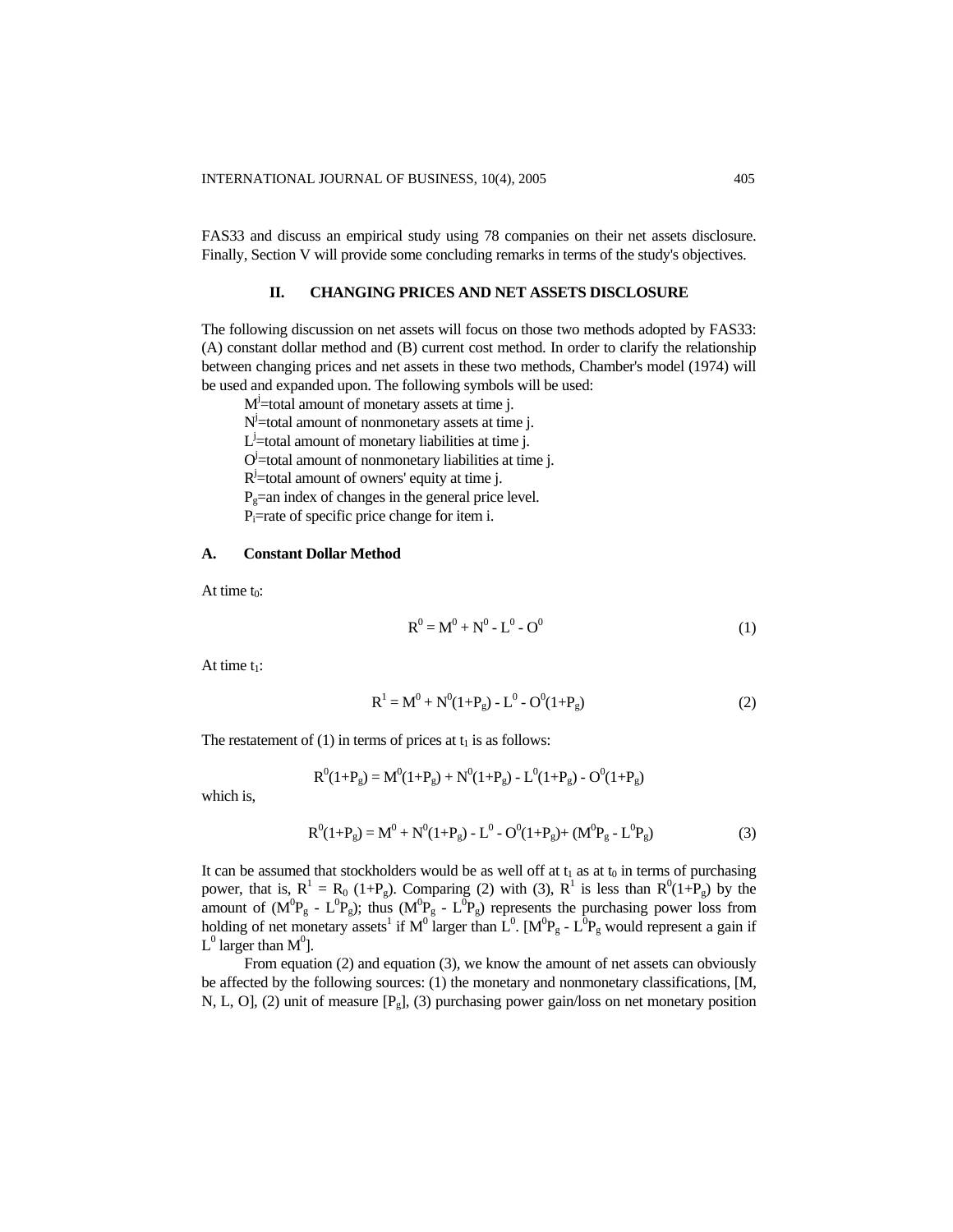$[M^0P_g - L^0P_g]$ , and (4) scope of revaluation of assets and liabilities [M, N, L, O].

#### **B. Current Cost Method**

At time  $t_0$ :

$$
R^{0} = M^{0} + N^{0}_{i} - L^{0} - O^{0}_{i}
$$
 (4)

where  $N^0_i = N^0_1 + N^0_2 + ... + N^0_k$  and  $O^0_i = O^0_1 + O^0_2 + ... + O^0_s$ 

At time  $t_1$ :

$$
R^{1} = M^{0} + N^{0}_{i}(1+P_{i}) - L^{0} - O^{0}_{i}(1+P_{i})
$$
\n(5)

Comparing (4) with (5),  $R^1$  is more than  $R^0$  by the amount of  $N^0 \cdot P_i - O^0 \cdot P_i$ , which represents the increase in prices of specific nonmonetary assets and liabilities if  $N^0_{\;i}P_i$  is larger than  $O^0_iP_i$ . [N<sup>0</sup><sub>i</sub>P<sub>i</sub> - O<sup>0</sup><sub>i</sub>P<sub>i</sub> would represent a decrease if N<sup>0</sup><sub>i</sub>P<sub>i</sub> is smaller than O<sup>0</sup><sub>i</sub>P<sub>i</sub>.]

 From equation (4) and equation (5) we also know that the amount of net assets can be affected by several sources which are (1) the monetary and nonmonetary classifications [M, N, L, O], (2) increase in the prices of specific nonmonetary assets and liabilities position  $[N^0_iP_i - O^0_iP_i]$ , and (3) scope of revaluation of assets and liabilities [M, N, L, O].

 Sources of changes in net assets identified in this section will be discussed with FAS33 in the next section.

### **III. FAS33 AND NET ASSETS DISCLOSURE**

In September 1979, the Financial Accounting Standards Board (FASB) issued FAS33, which mandated two methods: constant dollar method and current cost method. The Statement required companies with total assets larger than \$1 billion or inventories plus gross property, plant and equipment larger than \$125 million to state the amount of their net assets (i.e., shareholders' equity) on both bases,

- "a. On a historical cost/constant dollar basis at the amount reported in its primary financial statements adjusted for the difference between the historical cost/nominal dollar amounts and the historical cost/constant dollar amounts or lower recoverable amounts of inventory and property, plant, and equipment
- b. On a current cost basis at the amount reported in its primary financial statements, adjusted for the difference between the historical cost/nominal dollar amounts and the current cost or lower recoverable amounts of inventory and property, plant, and equipment and restated in constant dollars --- it may report the amount of net assets --- in accordance with the comprehensive statements" (para. 66).

Based on Section II, the following sources of differences in methods of calculating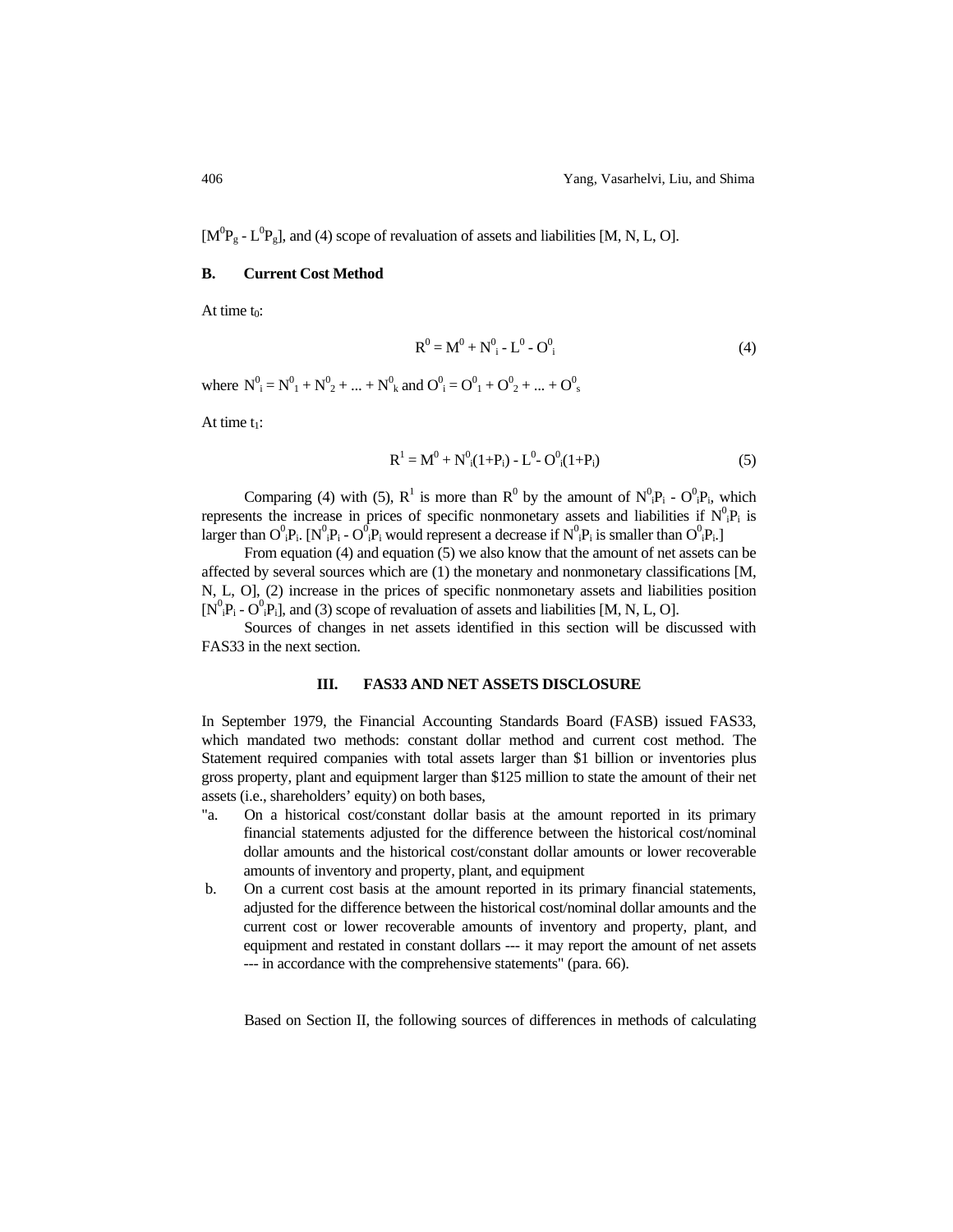and disclosing net assets between FAS33 and other existing constant dollar and current cost methods can be identified:

- 1. The monetary and nonmonetary classification
- 2. Unit of measurement
- 3. Purchasing power gain/loss on net monetary assets
- 4. Increase in the prices of specific nonmonetary assets
- 5. Scope of revaluation of assets and liabilities
- 6. Other sources

The first and fifth sources are applicable to both methods. The fourth and sixth sources relate to current cost method. The other two sources are related to constant dollar method only.

#### **A. The Monetary and Nonmonetary Classifications**

The distinction between monetary and nonmonetary items is critical. Different classification schemes will result in different net asset amounts. FAS33 provides guidance for the classification of certain assets and liability items as monetary or nonmonetary [see Appendix D of FAS33]. However, writers on this subject are not in the agreement about this classification system. For example, FAS33 classifies claims to foreign currency and claims payable in foreign currency as monetary, but Hendriksen (1982) suggests that these items may be monetary or nonmonetary (p. 212). Additionally, FAS33 classifies deferred policy acquisition costs and unearned property and casualty insurance premiums as nonmonetary, but American General (1981) believes these should be classified as monetary items. Davidson, Stickney and Weil (1976) also demonstrated that land for public utility industry might be monetary or nonmonetary (p. 166). The difficulty in defining monetary and nonmonetary assets and liabilities arises because the distinction between the two classifications was arbitrarily set.

### **B. Unit of Measure**

A central issue in constant dollar method is the unit of measure. The index required by FAS33 to compute monetary amounts on a constant dollar basis was the Consumer Price Index for All Urban Consumers [CPI-U]. Some other widely used indexes of price change that are computed regularly by agencies of the U.S. government are: (1) The GNP Deflator, (2) The CPI-U, (3) The Wholesale Price Index, and (4) The Composite Construction Cost Index. From equation (2), it is obvious that different indexes will produce different net assets figures.

#### **C. Purchasing Power Gain or Loss on Net Monetary Items**

According to FAS33, Purchasing Power Gain or Loss on Net Monetary Items shall not be included in income from continuing operations (para. 29). Writers on this subject do not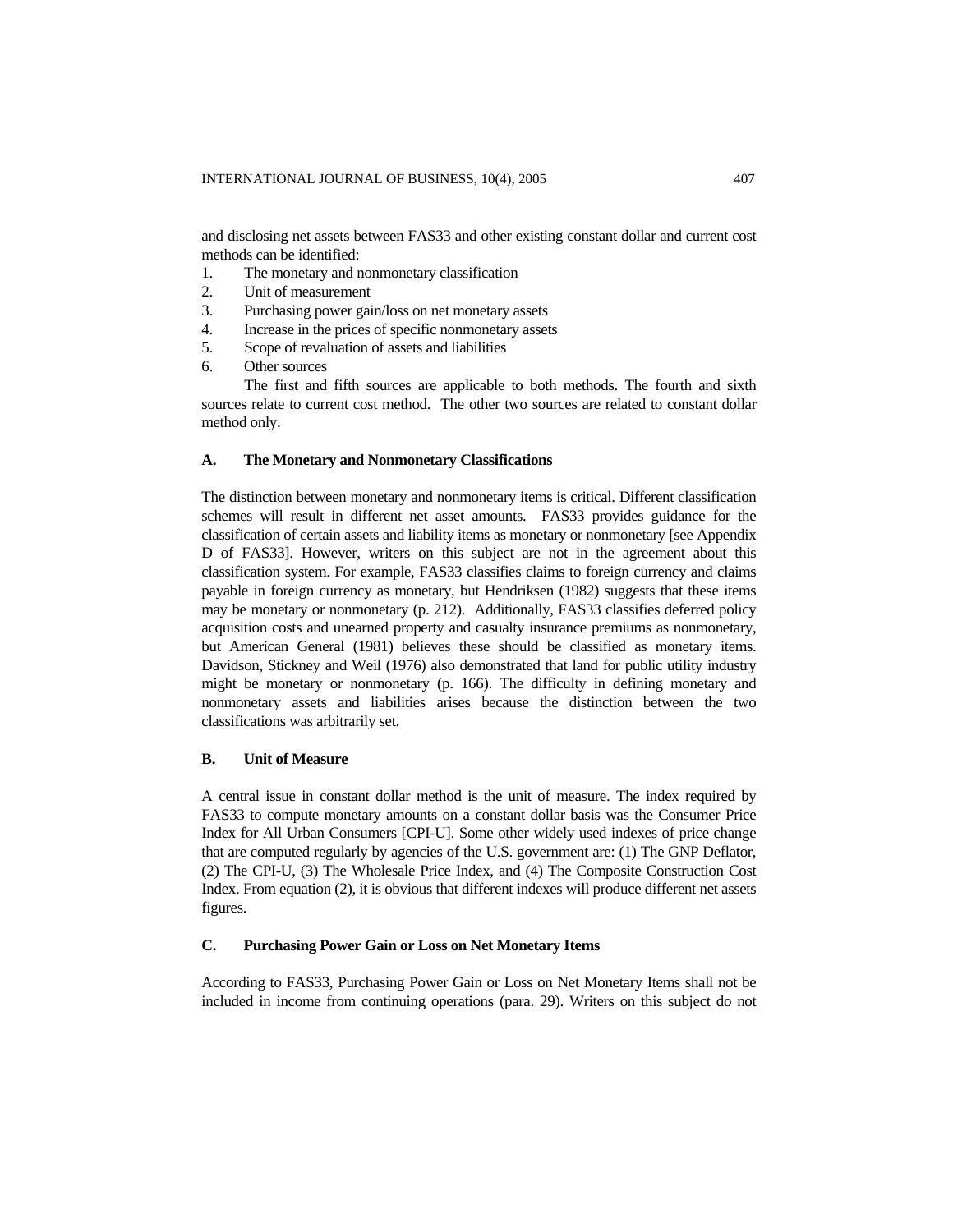agree on the correct method of reporting this information in the financial statements. Various presentation methods were suggested:

- 1. As a component part in the calculation of net income for the period [Norby (1979) and Chambers (1975)]
- 2. In a Statement of Changes in Owners' Equity
- 3. In a Statement of Net Profit and Inflation Gain or Loss [see AICPA (1963), pp. 250 251]
- 4. As the last element in or immediately following the calculation of net income [see AICPA (1963), pp. 12 - 13]
- 5. In the computation of net income but not in income from operations [This is in accordance with the financial capital maintenance concept and was included by the Board in the Exposure Draft (1978)]
- 6. Other views [see Mason (1977), pp. 23 24]

 As a consequence, the Board decided that disclosure itself was the most important consideration and did not attempt to classify these items as either income or capital (para. 155) in the hopes of encouraging experimentation. However, Hendriksen (1982) expresses the view that "it is likely that a separate reporting of purchasing power gain or loss does not provide information, because of their interrelationship with all other activities of the firm" (p. 216).

### **D. Increase in Prices of Specific Nonmonetary Assets**

FAS33 also specifies that any increase in the prices of specific nonmonetary assets should not be included in income from continuing operations (para. 30, para. 119). Edwards and Bell (1961) put together a detailed case in favor of this kind of income dichotomy. However, others [see Prakash and Sunder (1979)] favor the opposing view that separation is invalid.

### **E. Scope of Revaluation of Assets and Liabilities**

FAS33 does not require the preparation of comprehensive financial statements on a constant dollar or current cost basis. In the computation of net assets, only inventory (INV) and property, plant and equipment (PPE) need be adjusted for the effects of changing prices (para. 66). The Board considered and rejected a requirement that the amount of net assets should be calculated by a comprehensive application of constant dollar method or of current cost method (para. 202). Furthermore, little guidance is provided by FAS33 for companies that wish to present comprehensive financial statements, except that the minimum disclosures<sup>2</sup> required for partial restatement must be present if comprehensive restatement occurs. Thus, FAS33's unwillingness to provide further guidance allowed companies to use a variety of methods to calculate their net assets.

#### **F. Other Sources**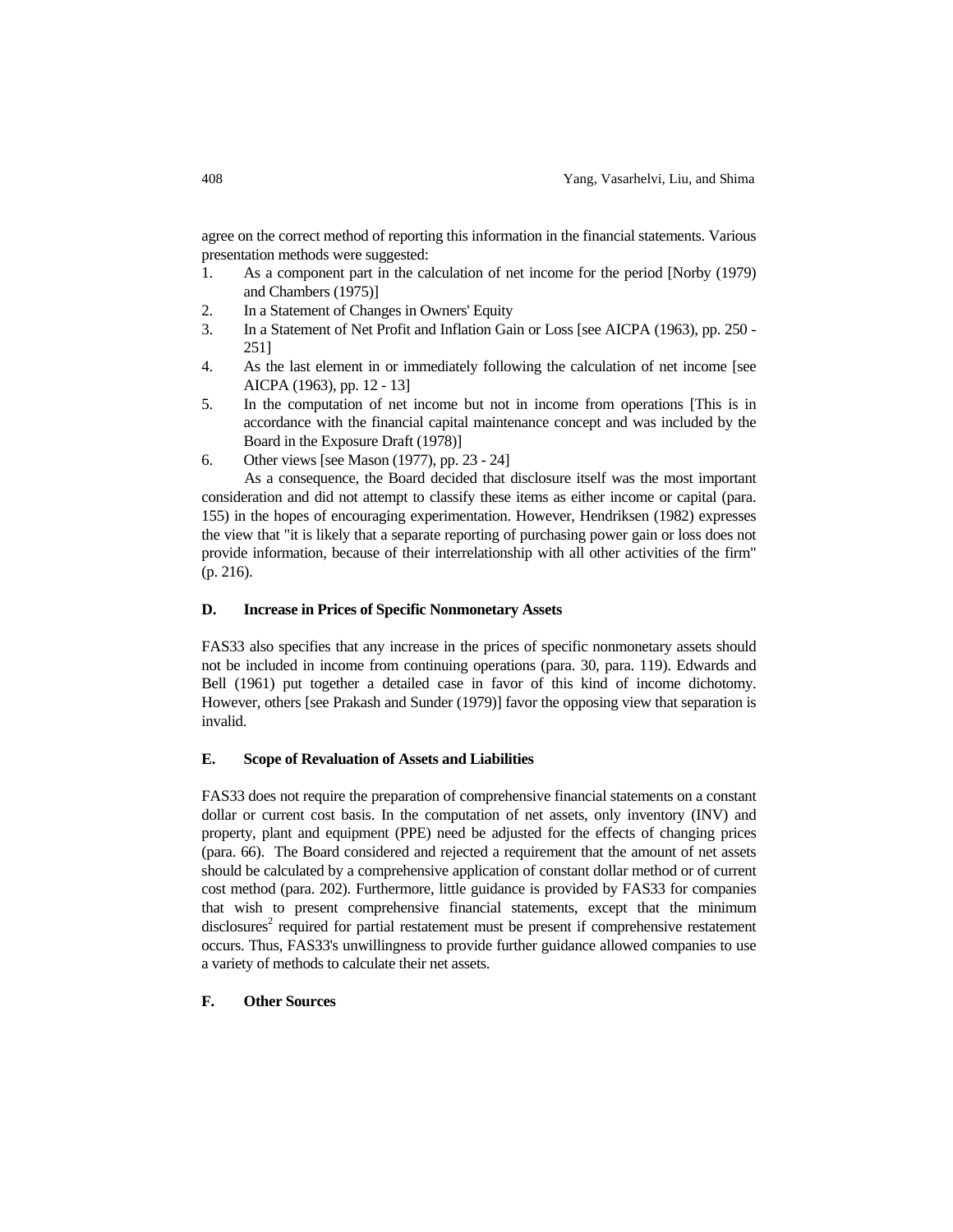Another area that adds to the incomparability among companies' financial statements is the different methods of estimating current cost. In a survey conducted by Arthur Young (1981), the following methods were noted:

- 1. Direct Pricing by current invoice prices or quotations
- 2. Unit Pricing cost per unit from published sources
- 3. Functional Pricing estimate plant production costs per unit of output
- 4. Indexing apply cost indexes to the original cost

Arthur Young & Company's survey (1981) indicated that preparers' calculation of current cost of PPE amounts were based on their interpretations of the FASB's definition (p. 17). However, most companies adopted a reproduction cost approach, as opposed to a replacement cost approach, in determining the current cost of PPE. Additionally, a variety of other approaches being used to measure the current cost of inventory and cost of sales were also found. Obviously different approaches used will produce different net asset figures.

Due to the wide variety of approaches found in the last two sources, we expect that application of FAS33 will have the effect of making net asset figures (on constant dollar or current cost basis) incomparable among companies. This expectation will be confirmed in the next section.

### **IV. DISCLOSURES OF NET ASSETS REQUIRED BY FAS33**

#### **A. Previous studies**

Research results using FAS33 data are mixed. For example, Murdoch (1986) shows that constant dollar, current cost, and net holding returns do not exhibit information content incremental to historical cost returns in explaining security price changes. However, purchasing power returns on equity do show incremental information content. Bandyopadhyay and Warfield (1998) find that current cost asset book values are associated with equity values for firms with relatively long operating cycles, low levels of unrecorded assets, and for firms in the utility industry.

A review of the 1979 and 1980 annual reports for 1039 companies indicates that inflation-adjusted measures of net assets were much higher than those reported in the primary financial statements [see Vasarhelyi and Phillips (1982)]. Most companies disclosed only the amount of net assets. Only a few companies provided more detailed information about the make-up of net asset amounts by presenting this information in a condensed Balance Sheet or Statement of Shareholders' Equity, or by including explanations and comments [see FASB (1980), Goodman et al. (1981)]. Goodman et al. states: "an analysis of this information indicates that there are substantial inconsistencies among companies in the method of computing the net asset amounts" (p. 27). They found that some companies have classified some or all of their preferred stock as monetary liabilities; while other companies have included other items in the calculation. At least three calculation methods were found by Vasarhelyi et al (1985). The major calculation methods noted were: (a) restatement of inventories and property, plant and equipment only in net assets calculation, (b) restatement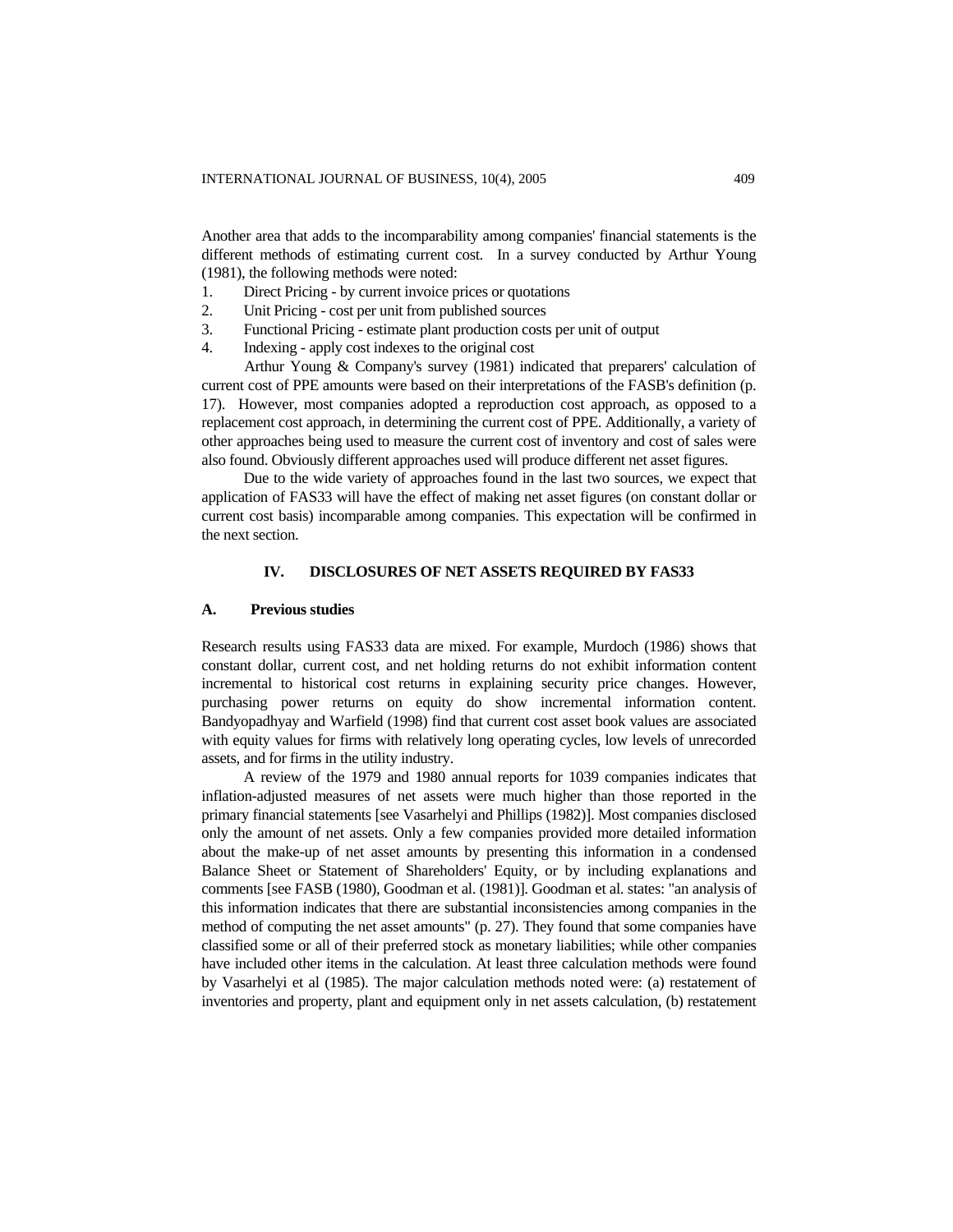of inventories, PPE, and monetary items in the net assets calculation, and (c) comprehensive restatement of the balance sheet. The overall effect was to make the net asset figure uncomparable among companies. Arthur Young's Survey (1981) also points out that "the differing interpretations of the current cost of property, plant, and equipment ... can have a significant impact on the restated amounts and on the comparability of FASB Statement 33 data among companies". In addition to the differing interpretations of certain items, the lessthan-comprehensive nature of FAS33 would also lead to the expectation of measurement error due to the omission of the revaluation of certain assets and liabilities.

### **B. Empirical study**

In this study, 78 companies were randomly selected and surveyed on the method used to calculate the net assets figure for FAS33 reporting. The sample contained 53 non-utilities and 25 utilities firms.

 For the non-utilities, methods were categorized into five different types and one miscellaneous. Table 1 provides a list of the methods and number in each category. For the utilities, there were four method types and also a miscellaneous category. Table 2 provides a list of the methods and number of companies in each category.

| <b>NON-UTILITIES</b>               | NUMBER OF FIRMS IN CATEGORY |
|------------------------------------|-----------------------------|
| <b>Reconciliation Method</b>       | 19                          |
| Gross Adjustment Method            | 12                          |
| Net Change Method                  | 6                           |
| <b>Statement of Changes Method</b> | 12                          |
| Complex Method I                   |                             |
| Miscellaneous                      |                             |
| Total                              |                             |

**Table 1** 

**Table 2** 

| <b>UTILITIES</b>                     | NUMBER OF FIRMS IN CATEGORY |
|--------------------------------------|-----------------------------|
| <b>Reconciliation Method</b>         |                             |
| Equity Adjustment Method             |                             |
| Selective Disclosure Method I and II | 4                           |
| Complex Statement Method I and II    | 4                           |
| Miscellaneous                        | 6                           |
| Total                                | 25                          |

 As the above lists shows, there are many different methods being used by companies to calculate net assets [Please see Appendix A for examples of these methods]. Means of net asset figures disclosed by these 78 companies are presented in the Appendix B. On average non-utility company's net asset figures are higher than utility company's. Current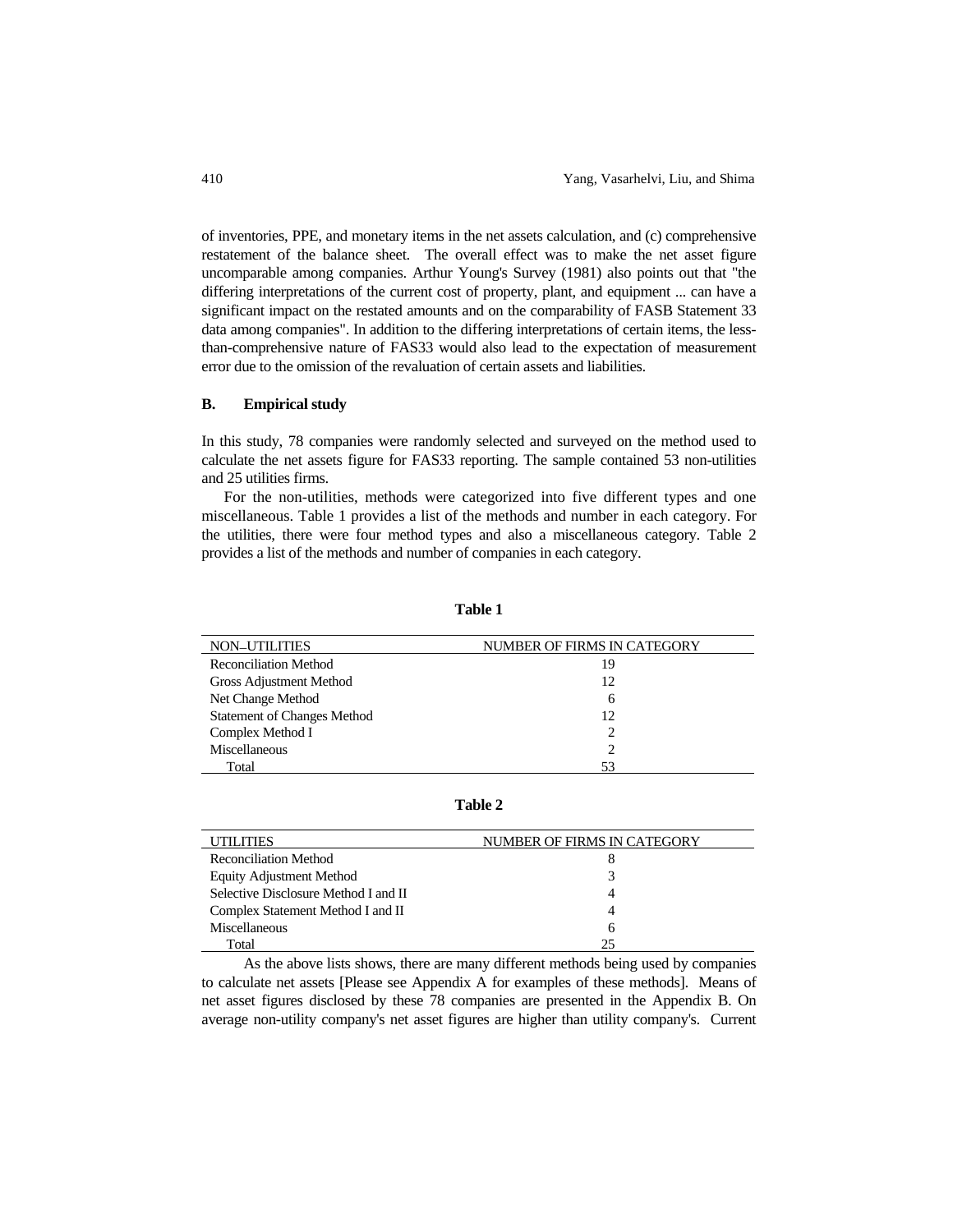cost figures of net assets are higher than historical cost or constant dollar figures. Thus, comparability among companies is lacking with this additional net assets information.

As was shown by the different methods, this lack of comparability between companies increases the risk that the information may be misunderstood or misused by investors, analysts, shareholders, and others. This is one of the possible reasons that Beaver (1982) found that "taken at face value, the value of stockholders' equity implied by current cost and constant dollar accounting is considerably different from that implied by the market value of common equity ..., this disparity deserves further consideration" (p. 38). FASB should review those areas of FAS33 that are being interpreted differently by preparers and determine whether or not preparers should have such wide-latitude with respect to these choices.

### **V. CONCLUSION**

The inclusion of the effects of changing prices on a business enterprise is valuable and should be presented for users of financial statements. However, FAS33 does not fully address the issue of setting a standard to determine and present this type of information so that will be useful. In this study we found there are many methods being applied to determine net assets. In order for the information to be useful, the users must be able to understand what is being presented and also must be able to compare this information among companies. Comparability is very useful in determining which companies are utilizing resources efficiently and which are not.

FAS33 has left too many areas for interpretation and not enough uniformity, thus reducing the effectiveness of the additional information required by it. Comparability among companies is lacking with this additional information. The Financial Accounting Standards Board should consider issueing statements that are more well-defined and less ambiguous. This will reduce the amount of different interpretations that add confusion and contribute to information overload. Standard setters should take into consideration a principle's application and usefulness before accounting rules and regulations are issued.

### **ENDNOTES**

- 1. These resulting gains and losses have been variously described as "Purchasing Power Gains and Losses," "Inflation Gains and Losses," etc. The FASB in Statement No. 33 calls them "Purchasing Power Gain or Loss on Net Monetary Items" which will be used hereafter.
- 2. Because accounting for changing prices is a complex issue, the Board simplifies the analysis in a number of ways. First, restatement is necessary only for inventory, property, plant, and equipment, cost of goods sold, and depreciation and depletion expense; sales and other revenues, and other expenses do not have to be adjusted (para. 40, 52, 104, 216). In addition, investments in subsidiaries, intangibles, and deferred charges and credits do not have to be restated. Yet the effect of not restating items such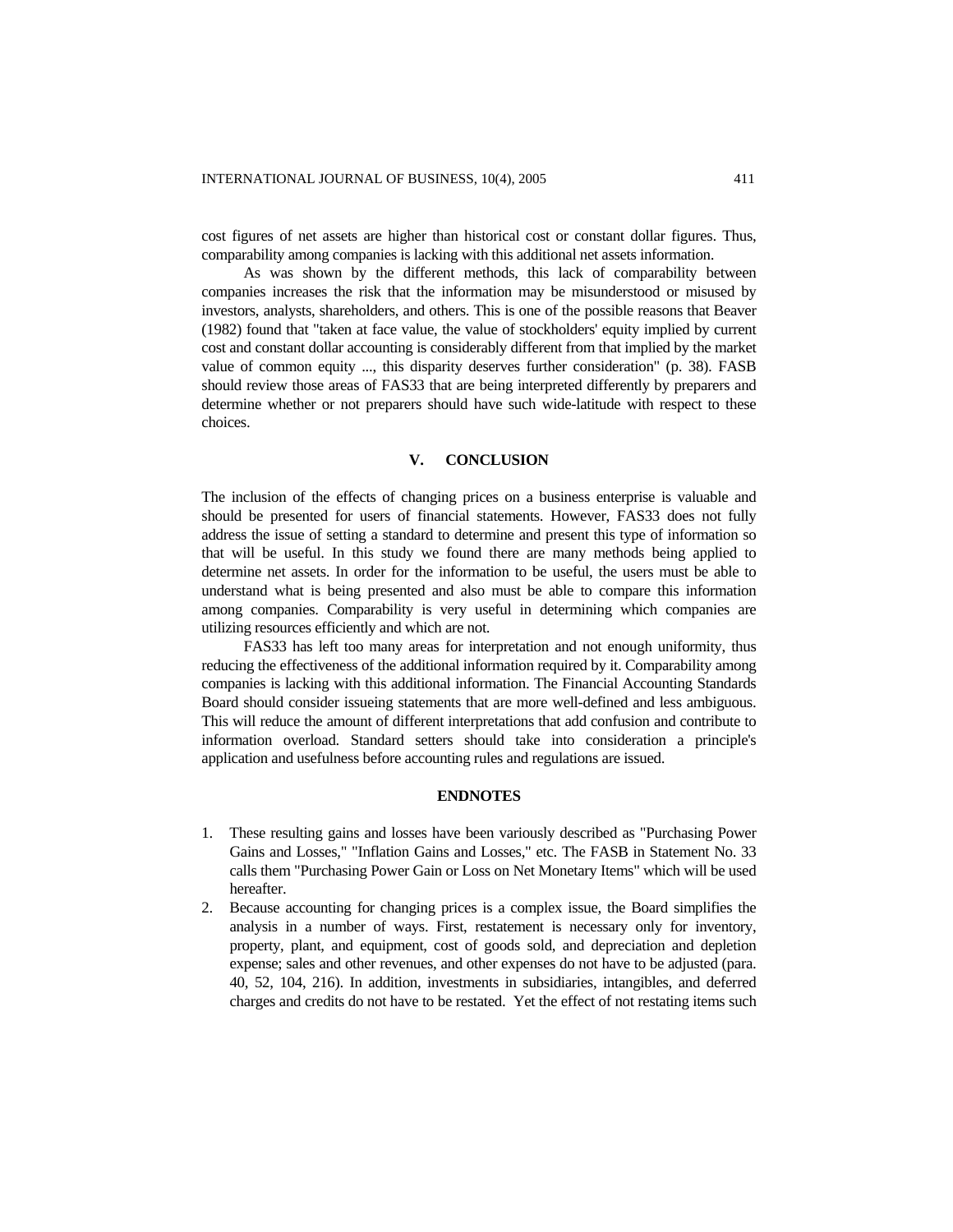as equity investments can make a significant difference to restated income from continuing operations and net assets. Second, no distinction is made between realized and unrealized holding gains and losses.

#### **REFERENCES**

- AICPA, 1963, "Reporting the Financial Effect of Price-Level Changes," *Accounting Research Study No. 6*, 12-13, 250-251.
- *American General Annual Report*, 1981, 34.
- Arthur Young & Company, 1981, *Financial Reporting and Changing Prices: A Survey of Prepares' Views and Practices*, New York, 3-4 15-26.
- Bandyopadhyay, S. and T. Warfield, 1998, "Market Valuation of Current Value Accounting Adjustments: Recognition Lag and Unrecorded Assets," *Research in Accounting Regulation*, 12, 127-148.
- Beaver, W. and Landsman, W., 1982, "The Incremental Information Content of FAS 33 Disclosures", *Working Paper*, 38.
- Chambers, R.J., 1974, *Accounting Evaluation and Economic Behavior*, Scholars Book Co., 223-225.
- Chambers, R.J., 1975, "Accounting for Information," *Exposure Draft*, Australia.
- Davidson, S., Stickney, C.P. & Weil, R.L., 1976, *Inflation Accounting: A Guide for the Accountant and the Financial Analyst*, McGraw-Hill Book Co., 1-192.
- Edwards, E. O. & Bell, P. W., 1961, *The Theory and Measurement of Business Income*, Univ. of California Press.
- Financial Accounting Standards Board, 1978, *Statement of Financial Accounting Concepts No. 1: Objectives of Financial Reporting by Business Enterprises*, Stamford, CT, FASB.
- Financial Accounting Standards Board, 1978, *Financial Reporting and Changing Prices: Exposure Draft of a Proposed Statement of Financial Accounting Standards*, FASB.
- Financial Accounting Standards Board, 1979, *Statement of Financial Accounting Standards No. 33: Financial Reporting and Changing Prices*, FASB.
- Financial Accounting Standards Board, 1980, *Examples of the Use of FASB Statement No. 33: Financial Reporting and Changing Prices*, FASB.
- Financial Accounting Standards Board, 1980, *Statement of Financial Accounting Concepts No. 2: Qualitative Characteristics of Accounting Information*, FASB.
- Financial Accounting Standards Board, 1986, *Statement of Financial Accounting Standards No. 89: Financial Reporting and Changing Prices*, FASB.
- Goodman, H., Phillips, A., Burton, J., and Vasarhelyi, M., 1981, "Illustrations and Analysis of Disclosures of Inflation Accounting Information," AICPA, *Financial Report Survey* 23, 27-29, 53-54.
- Hendriksen, E., 1982, Accounting Theory, Richard D. Irwin, Inc., 211-216, 452-461.
- Mason, P., 1977, *Price-Level Changes and Financial Statements: Basic Concepts and Methods*, American Accounting Association.
- Murdoch, B., 1986, "The Information Content of FAS 33 Returns on Equity," *The*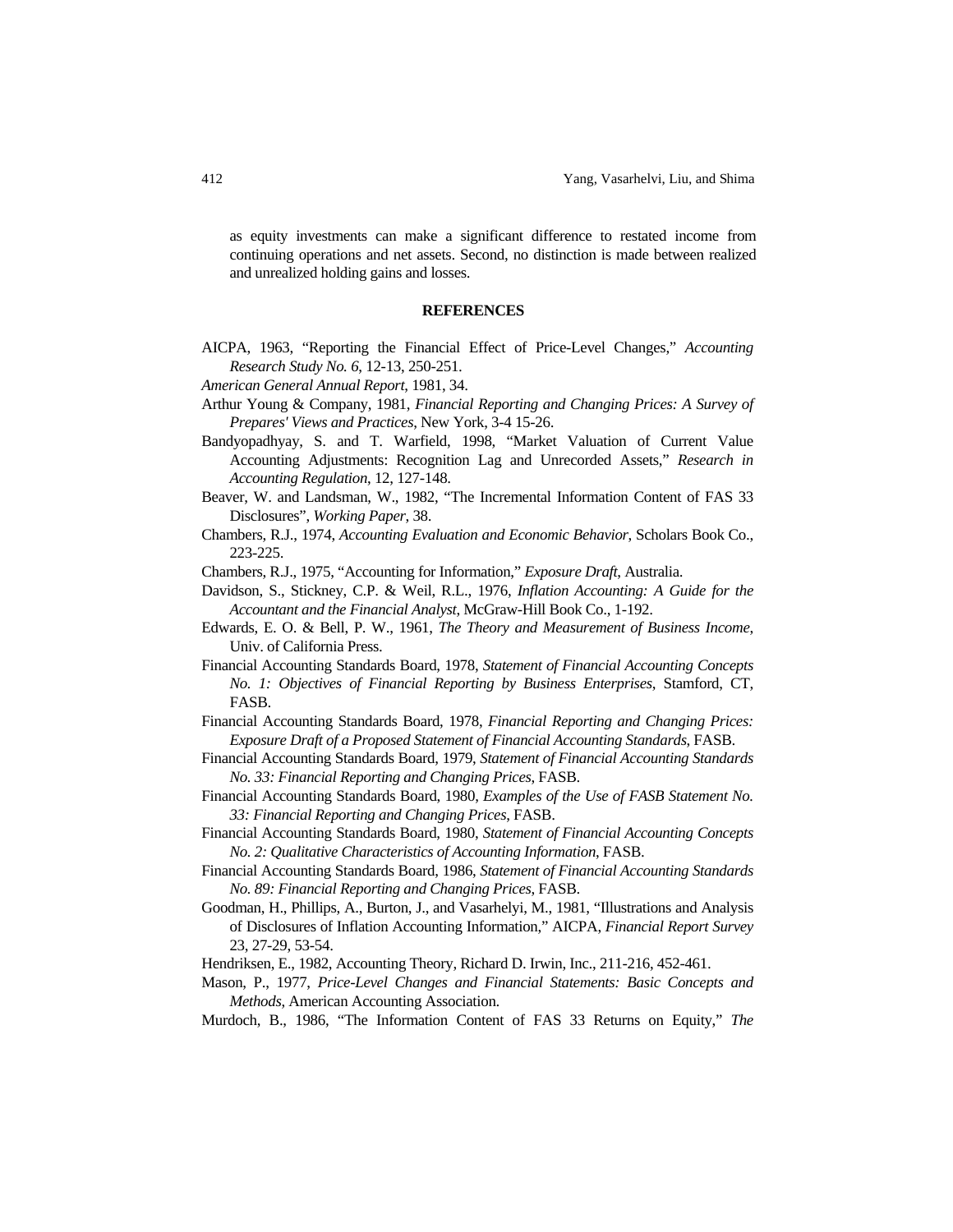*Accounting Review*, September, 273-288.

- Norby, W., 1979, "A Conceptual Framework for Inflation Accounting," *Financial Analysts Journal*, July/Aug, 18-19.
- Prakash, P., & Sunder S., 1979, "The Case Against Separation of Current Operating Profit and Holding Gain," *Accounting Review*, Jan.
- Vasarhelyi, M. A., A. N. Phillips and D. C. H. Yang, 1985, *FASB Statement 33 Data Bank User's Manual*, FASB, 67-68.
- Vasarhelyi, M. A. & A. N. Phillips, Jan. 1982, "FASB 33: Descriptive Characteristics," *Working Paper*.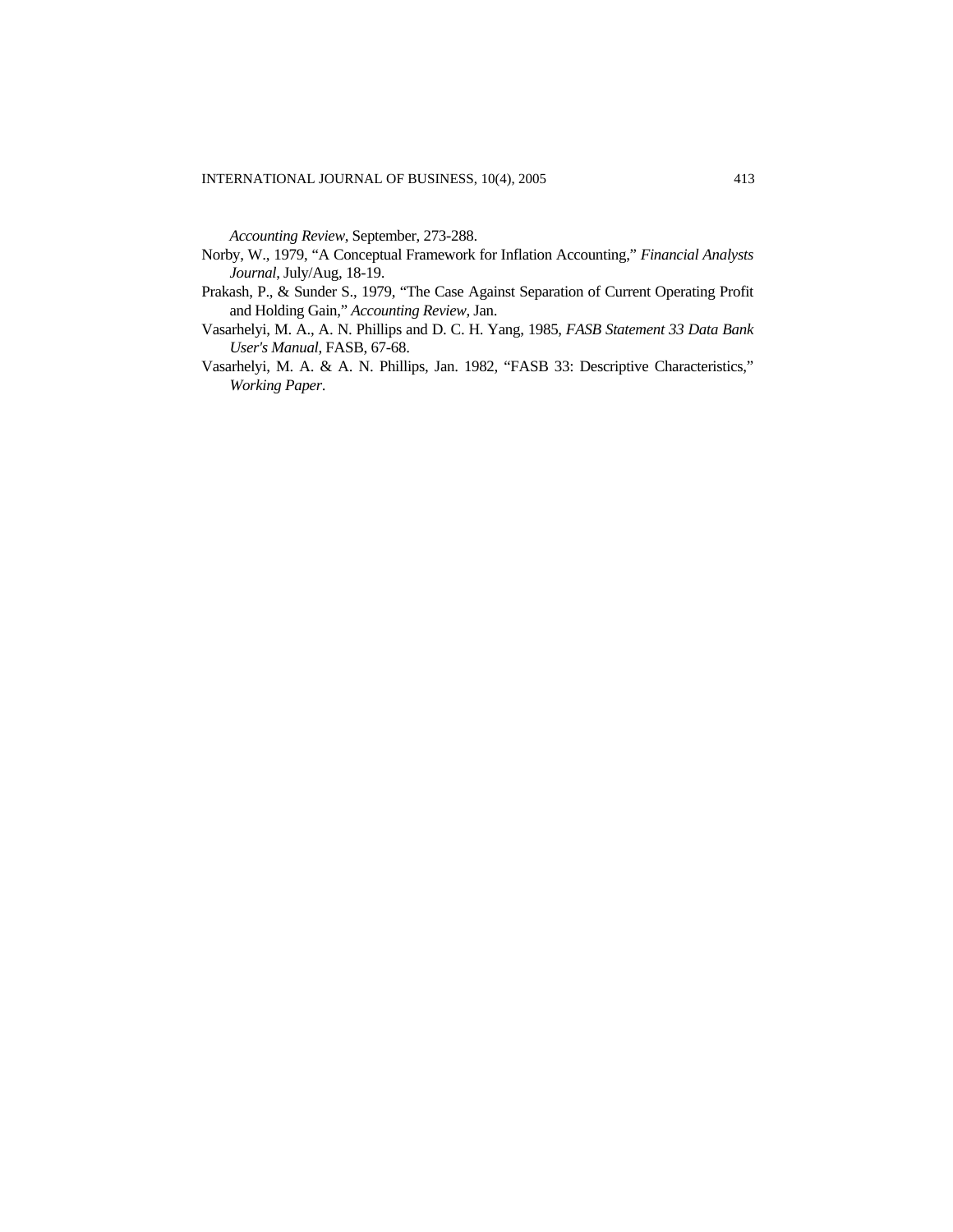# **APPENDIX A**

### RECONCILIATION METHOD

Reconciliation of December 31, 1980 Historical Cost Shareholders' Equity to December 31, 1980 Net Assets Calculated on the Constant Dollar and Current Cost Basis (Average 1980 Dollars - In Thousands)

|                                      | <b>Current Cost</b> | <b>Constant Cost</b> |
|--------------------------------------|---------------------|----------------------|
| Historical cost shareholders' equity |                     |                      |
| December 31, 1980                    | \$849.131           | \$849.131            |
| Valuation adjustments for:           |                     |                      |
| Inventory                            | (715)               | 866                  |
| Property and equipment, net          | 475,661             | 370,691              |
| Net monetary liabilities             | 30,849              | 30,849               |
| Net Assets 12/31/80                  | \$1,354,926         | \$1,251,537          |

# GROSS ADJUSTMENT METHOD (Constant Dollar)

# Reconciliation of Stockholders' Equity (In Millions)

|                                | December 31, 1980 | December 31, 1979 |
|--------------------------------|-------------------|-------------------|
| HISTORICAL COST:               |                   |                   |
| Common Stockholders' equity    | \$959,400         | \$876,600         |
| Less: Inventories              | (538,700)         | (569,000)         |
| Plant, Property & Equipments   | (884,500)         | (799,000)         |
|                                | (463,800)         | (494, 400)        |
| CONSTANT DOLLARS:              |                   |                   |
| Add: Inventories               | 630,600           | 634,800           |
| Plant, Property & Equipments   | 1,141,800         | 1,013,800         |
| Adjustment to realizable value |                   | (30,00)           |
| Net Assets                     | \$1,308,600       | \$1,124,200       |

NOTE: Excludes Redeemable Preferred Stock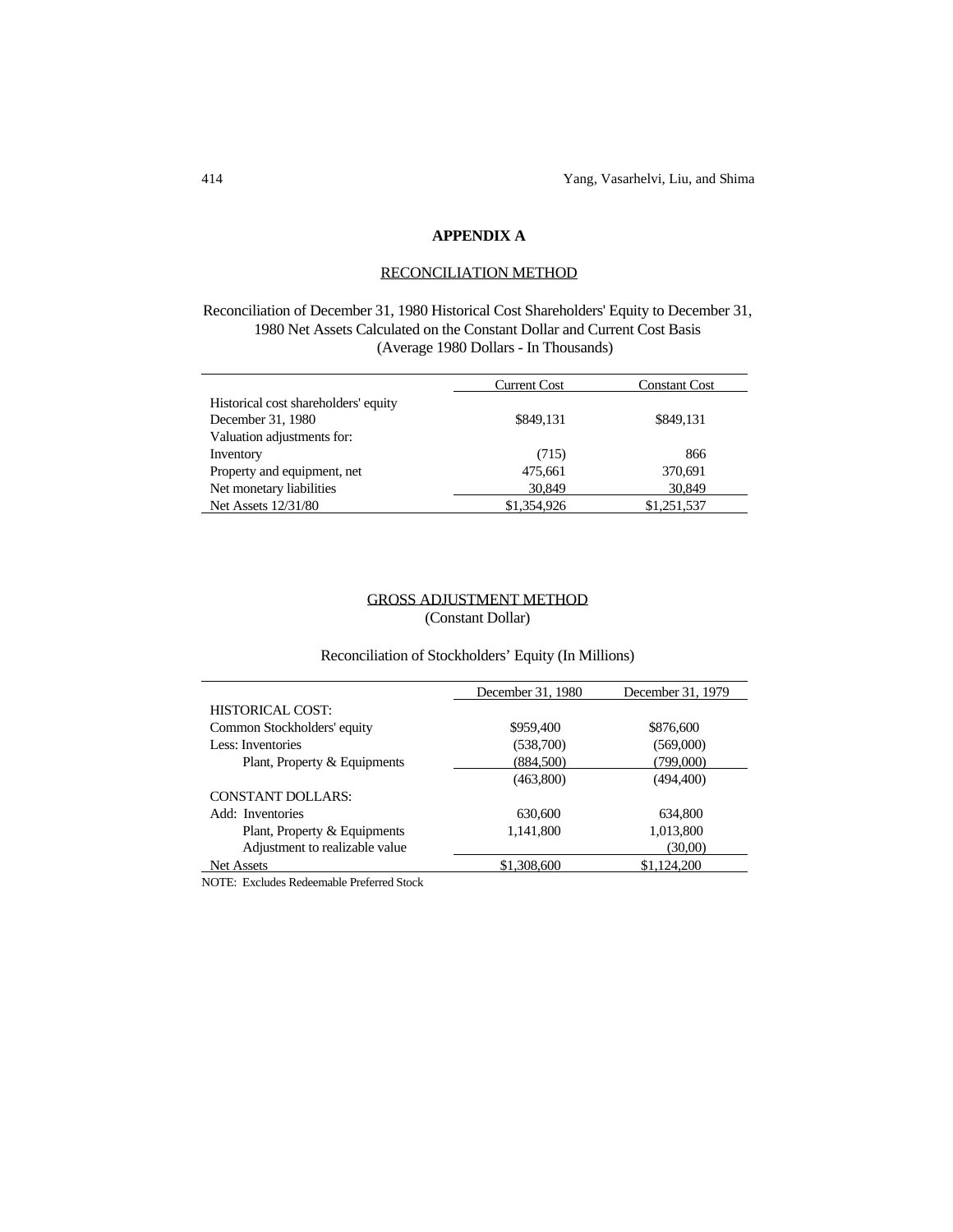|                              | December 31, 1980 | December 31, 1979 |
|------------------------------|-------------------|-------------------|
| HISTORICAL COST:             |                   |                   |
| Common Stockholders' equity  | \$959,400         | \$873,600         |
| Less: Inventories            | (538,700)         | (569,000)         |
| Plant, Property & Equipments | (884, 500)        | (799,000)         |
|                              | (463,800)         | (494, 400)        |
| <b>CURRENT COSTS:</b>        |                   |                   |
| Add: Inventories             | 620,400           | 662,100           |
| Plant, Property & Equipments | 1.344,600         | 1.162.700         |
|                              | 1.501.200         | 1.330.400         |
| X 246.8 Avg. 1980 CPI        |                   |                   |
| 217.4 Avg. 1979 CPI          |                   | 1.1352            |
| Net Assets                   | \$1,501,200       | \$1,510,270       |

# GROSS ADJUSTMENT METHOD (Current Cost) Reconciliation of Stockholders' Equity (In Millions)

NOTE: Excludes Redeemable Preferred Stock

# NET CHANGE METHOD

| DECEMBER 31, 1980 (In Millions)            |         |             |
|--------------------------------------------|---------|-------------|
| <b>CONSTANT DOLLAR</b>                     |         | \$280.39    |
| Net Assets - Historical Basis              |         |             |
| Plus - Increase in Inventory and           |         |             |
| Property, Plant, and Equipments            |         |             |
| <b>Inventory</b> – Constant Dollar         | \$75.80 |             |
| PPE - Constant Dollar                      | 105.15  | 180.95      |
| <b>Inventory</b> – Historical Dollar       | \$74.45 |             |
| PPE - Historical Dollar                    | 80.51   | (154.96)    |
| Net Assets - Year End Constant Dollar      |         | 306.38      |
| Convert to Average 1980 Dollars            |         | 245.5/258.5 |
| Net Assets - Average 1980 Constant Dollars |         | \$290.97    |
| <b>CURRENT DOLLAR</b>                      |         |             |
| Net Assets - Historical Basis              |         | \$280.39    |
| Plus - Increase in Inventory and           |         |             |
| Property, Plant, and Equipments            |         |             |
| <b>Inventory</b> – Current Cost            | \$78.98 |             |
| $PPE$ – Current Cost                       | 152.17  | \$231.15    |
| <b>Inventory</b> – Current Cost            | \$74.45 |             |
| PPE - Current Cost                         | 80.51   | (154.96)    |
| Net Assets - Year End Current Cost         |         | 356.58      |
| Convert to Average 1980 Dollars            |         | 245.5/258.5 |
| Net Assets - Average 1980 Current Cost     |         | \$338.64    |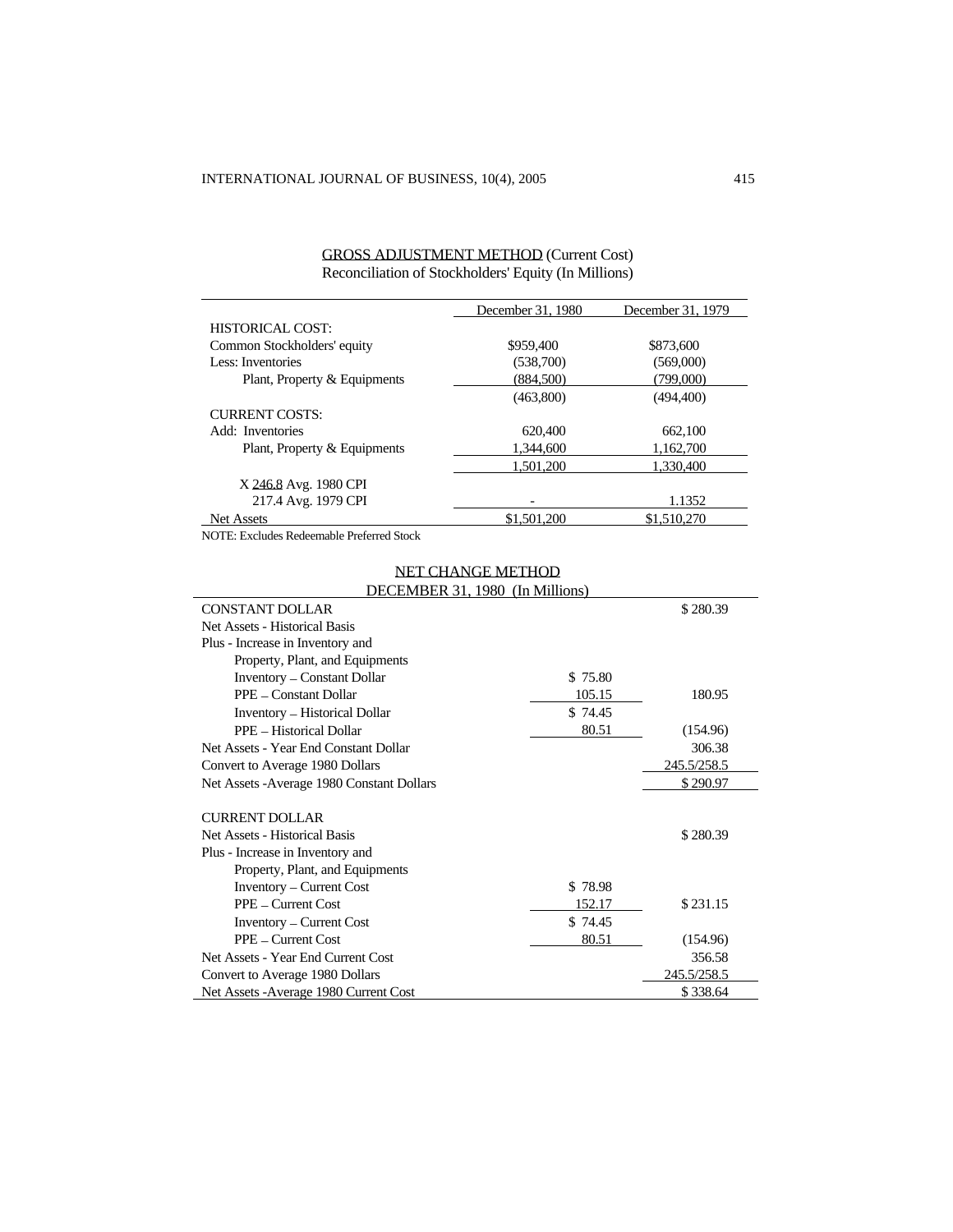| STATEMENT OF CHANGES METHOD                                    |                        |                     |               |  |  |
|----------------------------------------------------------------|------------------------|---------------------|---------------|--|--|
| Reconciliation of Shareholders' Equity as of December 31, 1980 |                        |                     |               |  |  |
| Nominal \$<br>Average 1980\$                                   |                        |                     |               |  |  |
| (Millions)                                                     | <b>Historical Cost</b> | <b>Current Cost</b> | Specific Cost |  |  |
| $1/1/80$ - Inventories                                         | 5,481                  | 8,611               | 13,056        |  |  |
| $-$ PPE (net)                                                  | 26,293                 | 40,637              | 51,560        |  |  |
| $-$ Other nonmonetary/ assets/                                 |                        |                     |               |  |  |
| $(liabilities) - net$                                          | 252                    | 252                 | 252           |  |  |
| - Net monetary items                                           | (9, 474)               | (10, 171)           | (10, 171)     |  |  |
| - Shareholders' equity                                         | 22,552                 | 39,329              | 54,697        |  |  |
| Net income from continuing operations                          | 5,650                  | 3,930               | 3,135         |  |  |
| Dividends paid                                                 | (2,348)                | (2,348)             | (2,348)       |  |  |
| Cost of shares reacquired net of proceeds                      |                        |                     |               |  |  |
| from shares sold*                                              | (441)                  | (441)               | (441)         |  |  |
| Purchasing power gain on net monetary                          |                        |                     |               |  |  |
| items                                                          |                        | 1,160               | 1,160         |  |  |
| Holding gain/(loss) on inventories                             |                        | (306)               |               |  |  |
| Increase in specific cost of inventories $&$ PPE (n            |                        |                     | 3,014         |  |  |
| inflation)                                                     |                        |                     |               |  |  |
| Shareholders' Equity 12/31/80                                  | 25,413                 | 41,324              | 59,217        |  |  |
| $12/31$ - Inventories                                          | 6,550                  | 9,333               | 15,188        |  |  |
| $-$ PPE (net)                                                  | 30,311                 | 42,947              | 54,985        |  |  |
| $-$ Other nonmonetary/ assets/                                 |                        |                     |               |  |  |
| $(liabilities) - net$                                          | (483)                  | (483)               | (483)         |  |  |
| - Net monetary items                                           | (10, 965)              | (10, 473)           | (10, 473)     |  |  |
| Shareholders' Equity 12/31/80                                  | 25,413                 | 41,324              | 59,217        |  |  |

# CPI - 245.5 Avg. for 1980; 258.5 Estimate for 1980 Y/E (actual was 258.4) STATEMENT OF CHANGES METHOD

\* Change in capital account.

# EQUITY ADJUSTMENT METHOD

XYZ Gas Light Company

| Reconciliation of the Historical Cost Shareholders' Equity to the Net Assets Calculated on the |  |
|------------------------------------------------------------------------------------------------|--|
| Constant Dollar and the Current Cost Basis (In Thousands)                                      |  |

| Constant Donal and the Current Cost Dasis (111 Thousands)                                                          |                   |                   |  |  |
|--------------------------------------------------------------------------------------------------------------------|-------------------|-------------------|--|--|
|                                                                                                                    | December 31, 1980 | December 31, 1979 |  |  |
| Historical Cost/Nominal Dollar                                                                                     |                   |                   |  |  |
| Shareholders' Equity                                                                                               |                   |                   |  |  |
| <b>Common Stock Equity</b>                                                                                         | \$144,527         | \$140,093         |  |  |
| Preferred Stock                                                                                                    | 42,069            | 42,704            |  |  |
| Total Shareholders' equity                                                                                         | 186,596           | 182,797           |  |  |
| Less: Preferred Stock <sup>1</sup>                                                                                 | 42,069            | 42,704            |  |  |
| <b>Common Stock Equity</b>                                                                                         | 144,527           | 140,093           |  |  |
| Restatement Factor (Average CPI-U for the                                                                          |                   |                   |  |  |
| Year/Year- end CPI-U)                                                                                              | 246.9/259.2       | 217.4/229.4       |  |  |
| Net Assets Calculated on the Constant Dollar and                                                                   |                   |                   |  |  |
| the Current Cost Basis                                                                                             | \$137,669         | \$132,765         |  |  |
| Excluded from historical cost shareholders' equity in computation of net assets at year-end because the regulatory |                   |                   |  |  |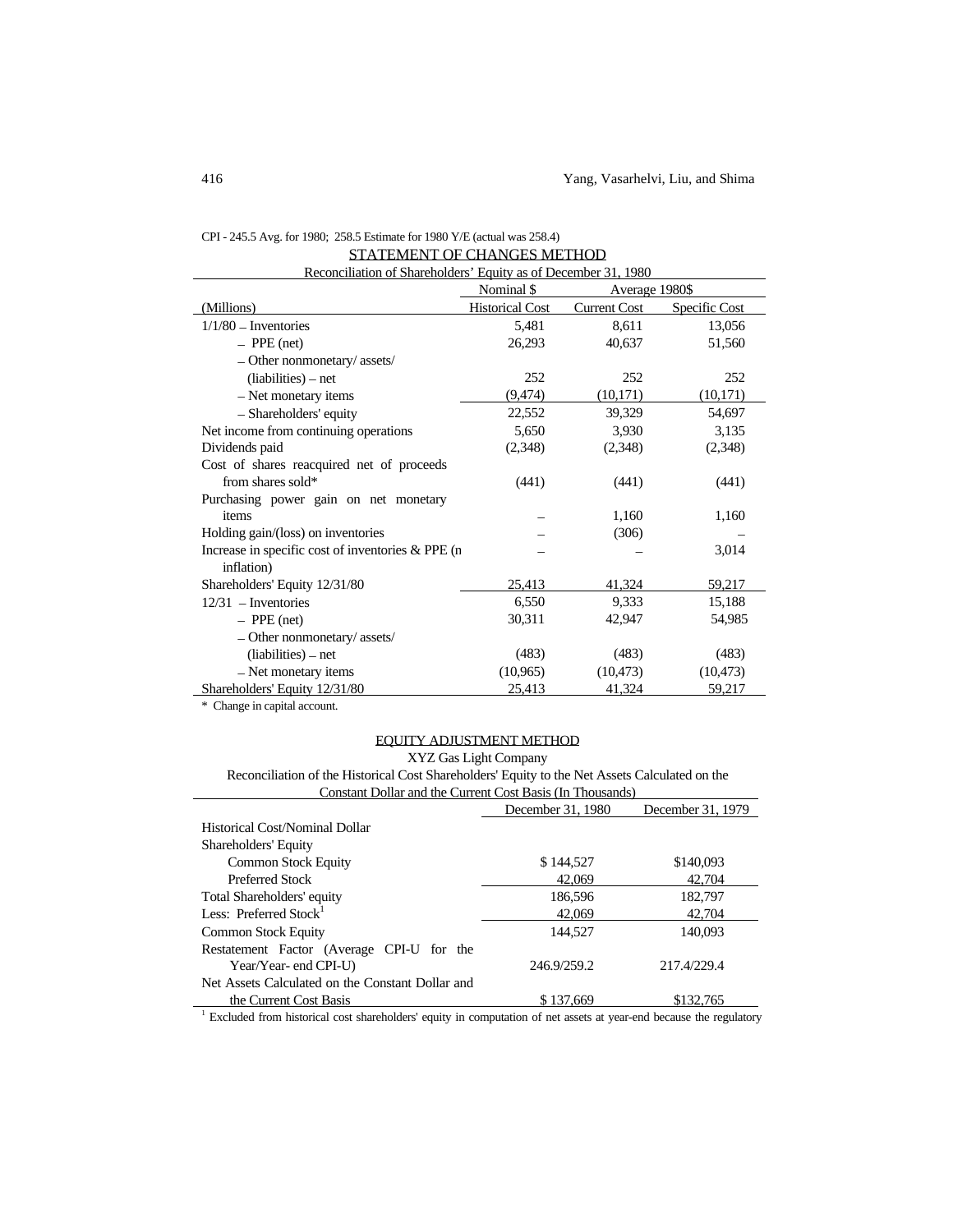#### commissions having jurisdiction over the Company's retail rates treat preferred stock similarly to debt, thus the Company treats preferred stock as a monetary item in the computation of gain/loss on net monetary items. SELECTIVE DISCLOSURE I

|                                           | As Reported            | Adjusted to  | Adjusted to           |
|-------------------------------------------|------------------------|--------------|-----------------------|
|                                           | <b>Historical Cost</b> | Average 1980 | Average 1980          |
|                                           |                        | Constant \$  | <b>Constant Costs</b> |
| <b>Operating Revenues</b>                 | \$278.679              | \$278.679    | \$278.679             |
| <b>Operating Expenses:</b>                |                        |              |                       |
| Fuel for generation                       | \$58.434               | 58.434       | 58.434                |
| Power purchased and                       |                        |              |                       |
| interchanged, net                         | (11.308)               | (11.308)     | (11.308)              |
| Gas purchased for resale                  | 86.693                 | 86.693       | 86.693                |
| Other operating expenses                  | 30.701                 | 30.701       | 30.701                |
| Maintenance                               | 10.695                 | 10.695       | 10.695                |
| Depreciation                              | 23.068                 | 40.919       | 43.374                |
| <b>Taxes</b>                              | 35.318                 | 35.318       | 35.318                |
|                                           | \$233.601              | \$251.452    | \$253.907             |
| Utility Operating Income                  | \$45.078               | \$27.227     | \$24.772              |
| Other Income                              | \$9.122                | \$6.218      | \$5.987               |
| <b>Interest Charges</b>                   | 22.817                 | 22.817       | 22.817                |
| Net Income                                | \$31.383               | \$10.628     | \$7.942               |
| Increase in Specific Prices (current      |                        |              | \$117.555             |
| costs) of net plant assets held           |                        |              |                       |
| during the year                           |                        |              |                       |
| Effect of increase in general price level |                        |              | (142.007)             |
| Net change during the year                |                        |              | \$(24.452)            |
| <b>Reduction to Net Recoverable Cost</b>  |                        | \$(56.744)   | (29.606)              |
| Reduction of Purchasing Power Loss        |                        | 44.619       | 44.619                |
| in Net Amounts Owed                       |                        |              |                       |
| Net                                       |                        | \$(12.125)   | \$ (9.439)            |

# For The Year Ended December 31, 1980 (In Thousands)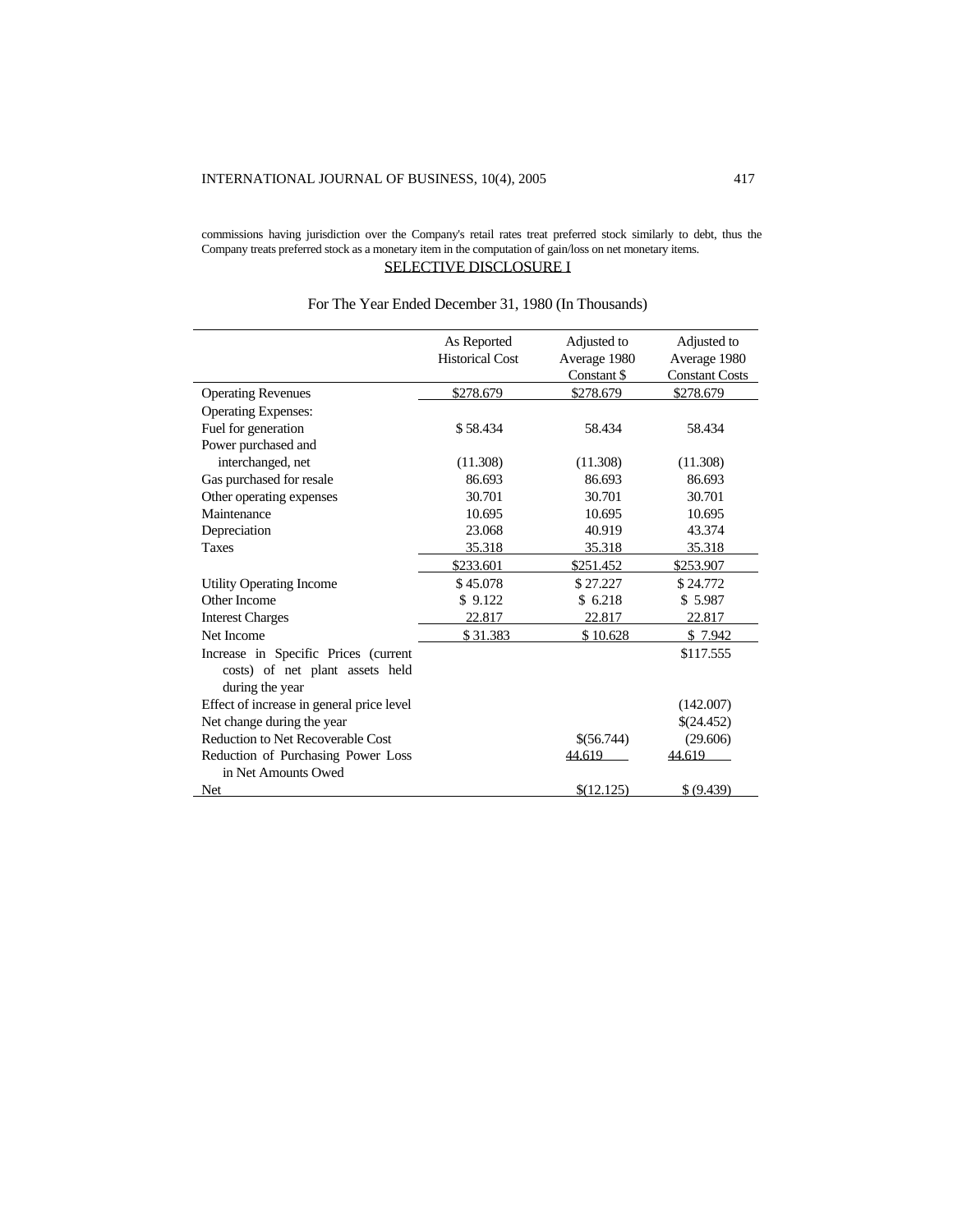### SELECTIVE DISCLOSURE I

### Net Asset Calculation and Analysis

Since XYZ Power and Light Company cannot recover any increment in restated plant through depreciation the entire amount is reversed. Thus for XYZ Power, Net Assets equal Common Stockholders' Equity. The slight variation between these amounts on the ABC Resources, Inc. Statement is caused by the assumed 100% recovery on the subsidiaries other than Power. Within the following calculation is the effect of certain accounts which are not classified as Plant, Property, or Equipment for XYZ Power and Light Co., but are for ABC Resources, Inc.

| Power non-recoverable                                                                |           |
|--------------------------------------------------------------------------------------|-----------|
| Net assets at year ended 12-31-80 in average 1980 dollars:                           | (000)     |
| Net assets 12-31-80 original cost                                                    | \$219,273 |
| Net subsidiary assets                                                                | (13,005)  |
|                                                                                      | 206,368   |
| Convert IP and other sub to average 1980 Dollars X $246.9/258.8 =$                   | 196,879   |
| Net other subs ended to date, <i>i.e.</i> average 1980 dollars without reduction for |           |
| non-recoverable amounts                                                              | 150,002   |
| Total XYZ Resources, Inc. adj. for inflation at average 1980 Dollars                 | \$211.881 |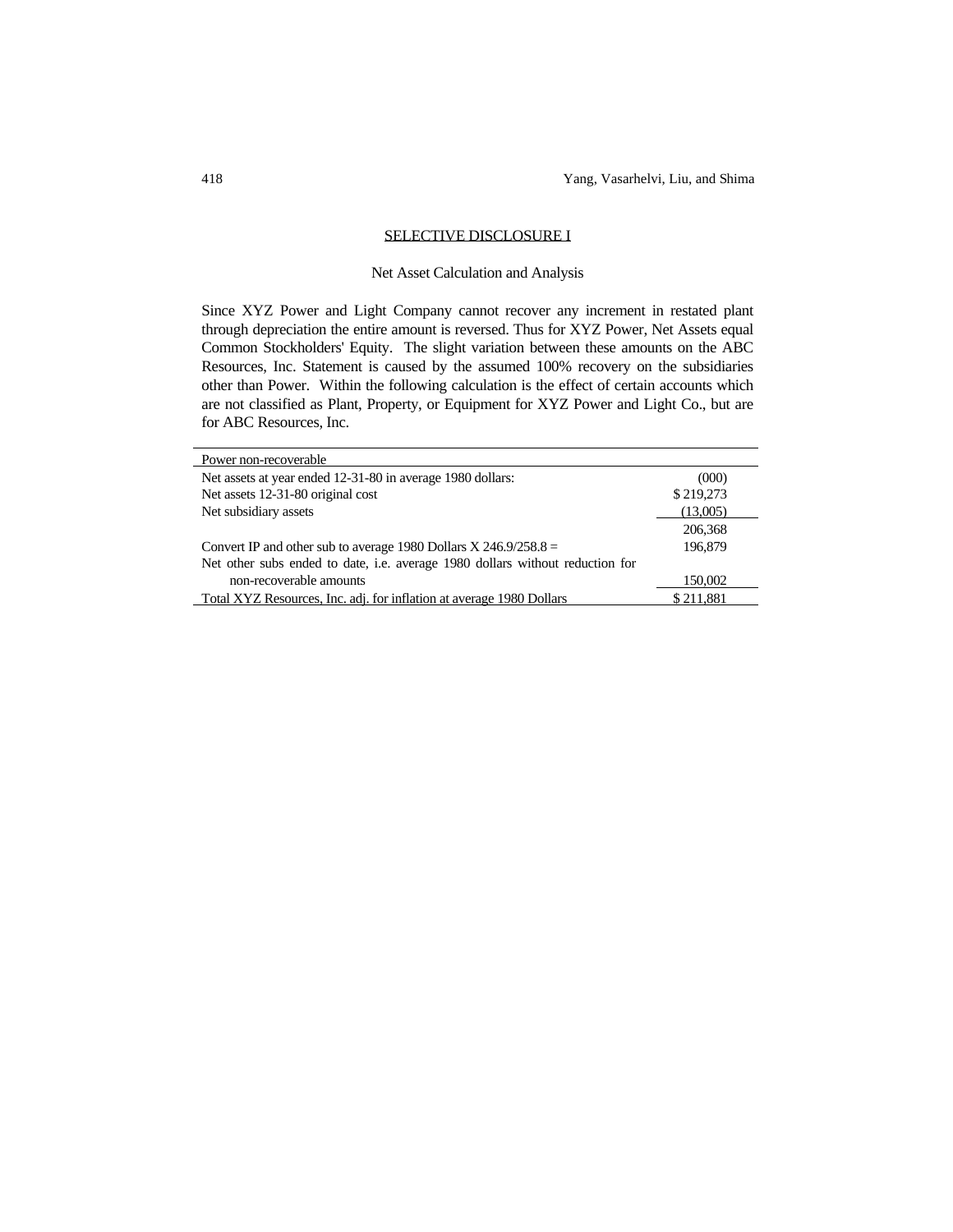|                                      |           | 1980      |          | 1979      |  |
|--------------------------------------|-----------|-----------|----------|-----------|--|
| (\$Millions)                         | Constant  | Current   | Constant | Current   |  |
|                                      | Dollar    | Cost      | Dollar   | Cost      |  |
| HISTORICAL COST - NET ASSETS         | 636.05    | 636.05    | 549.16   | 549.16    |  |
| Adjustments: - Increase/(Decrease)   |           |           |          |           |  |
| <b>Assets</b>                        |           |           |          |           |  |
| Cash                                 | (91)      | (91)      | (2.23)   | (2.23)    |  |
| Certificates of Deposit              | (1.20)    | (1.20)    | (1.36)   | (1.36)    |  |
| <b>Accounts Receivable</b>           | (18.22)   | (18.22)   | (18.52)  | (18.52)   |  |
| <b>Inventories</b>                   | 189.98    | 181.92    | 142.54   | 161.27    |  |
| <b>Future Income Tax Benefits</b>    | (2.21)    | (2.21)    | (2.42)   | (2.42)    |  |
| <b>Other Current Assets</b>          | (2.99)    | (2.99)    | (0.91)   | (0.91)    |  |
| <b>Total Current Assets</b>          | \$164.45  | \$156.39  | \$117.10 | \$135.83  |  |
| Net Facilities                       | \$182.19  | \$252.43  | \$142.69 | \$239.42  |  |
| <b>Investment In Associated</b>      | 5.72      | 5.72      | 3.30     | 3.30      |  |
| Companies                            |           |           |          |           |  |
| Excess of Cost over Net Assets of    | 44.85     | 44.85     | 35.52    | 35.52     |  |
| <b>Business Purch.</b>               |           |           |          |           |  |
| Other                                | (1.56)    | (1.56)    | (0.69)   | (0.69)    |  |
| <b>Total Assets</b>                  | \$395.67  | \$457.83  | \$297.92 | \$413.38  |  |
| Liabilities                          |           |           |          |           |  |
| Loans Payable to Banks               | \$0.76    | \$0.76    | \$1.82   | \$1.82    |  |
| <b>Commercial Paper</b>              |           |           | 1.14     | 1.14      |  |
| Current Maturities of Long-Term Debt | 0.61      | 0.61      | 10.70    | 10.70     |  |
| <b>Accounts Payable</b>              | 8.53      | 8.53      | 5.28     | 5.28      |  |
| <b>Accrued Payrolls</b>              | 5.20      | 5.20      | 5.58     | 5.58      |  |
| <b>Other Accrued Liabilities</b>     | 5.85      | 5.85      | 4.54     | 4.54      |  |
| Taxes on Income                      | 2.60      | 2.60      | 0.79     | 0.79      |  |
| <b>Total Current Liabilities</b>     | \$23.55   | \$23.55   | \$29.85  | \$29.85   |  |
| Long Term Debt                       | \$12.57   | \$12.57   | \$10.28  | \$10.28   |  |
| Reserve for Foreign Pensions and     | 3.56      | 3.56      | 4.22     | 4.22      |  |
| <b>Termination Indemnities</b>       |           |           |          |           |  |
| Deferred Taxes on Income             | 2.34      | 2.34      | 1.73     | 1.73      |  |
| Minority Interests                   | 0.28      | 0.28      | 0.33     | 0.33      |  |
| <b>Total Liabilities</b>             | \$42.30   | \$42.30   | \$46.41  | \$46.41   |  |
| <b>Adjusted Net Assets</b>           | \$1074.00 | \$1136.18 | \$893.49 | \$1008.95 |  |

### COMPLEX METHOD I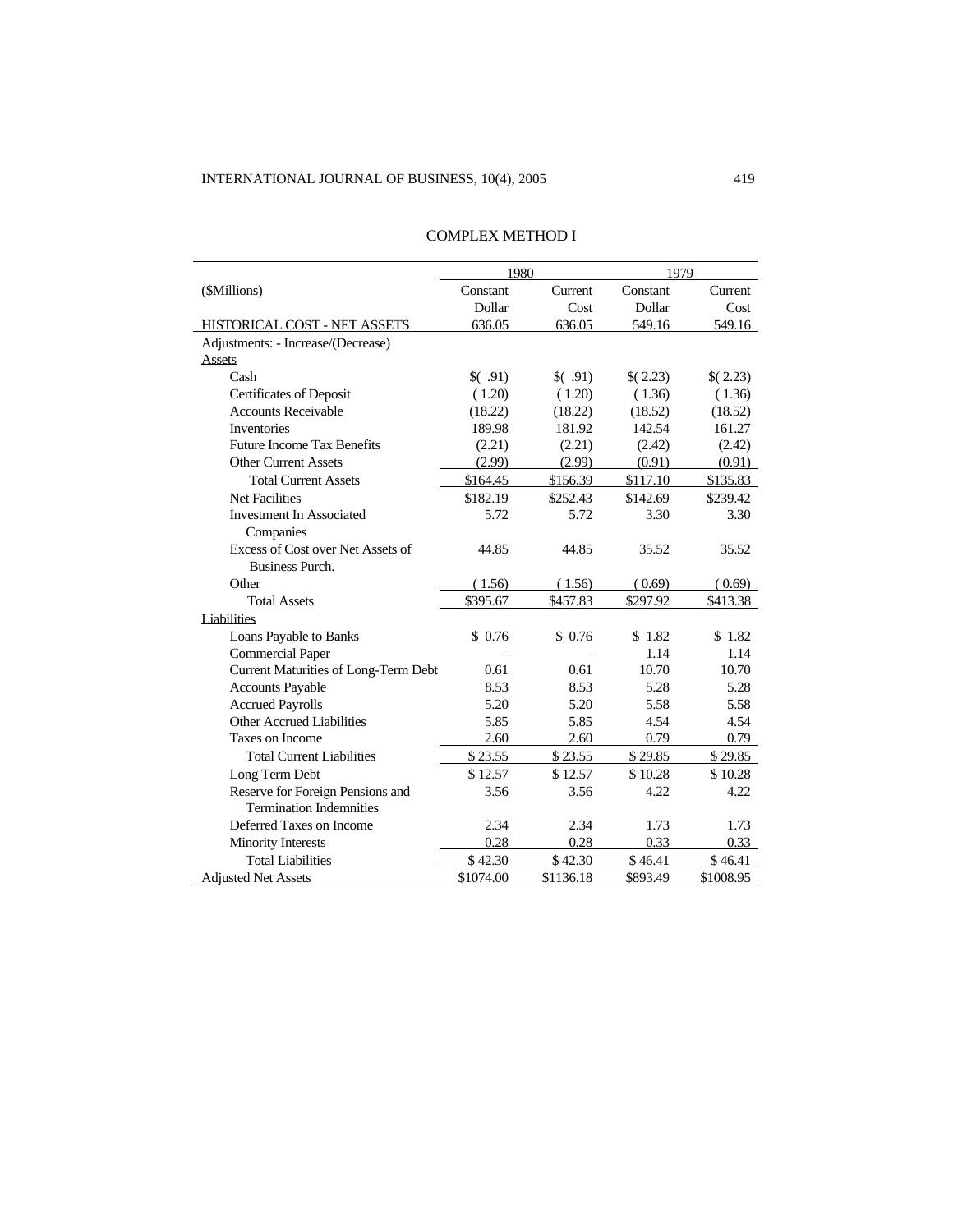### COMPLEX METHOD II

# XYZ Power Company Reconciliation of Stockholder's Equity (Net Assets in thousands)

|                                                          | <b>Constant Dollar</b> | <b>Current Cost</b> |
|----------------------------------------------------------|------------------------|---------------------|
|                                                          | Average 1980           | Average 1980        |
| Equity at January 1, 1980                                |                        |                     |
| Property Plant and Equipment                             | C\$4,095,588           | C\$4,095,588        |
| <b>Investment Tax Credit</b>                             | (47,099)               | (47,099)            |
| Net Monetary items                                       | (2,954,379)            | (2,954,379)         |
| Net Assets at January 1, 1980 at net recoverable cost    | 1,094,110              | 1,094,110           |
| Changes in stockholder's equity during 1980              |                        |                     |
| Income (Loss) from continuing operations                 | 23,381                 | (3,986)             |
| Dividends and other adjustment to Equity*                | 59,180                 | 59,180              |
| Gain from Decline in Purchasing Power of net monetary    | 305,460                | 305,460             |
| liabilities                                              |                        |                     |
| Excess of increase in general prices over specific price |                        | (109, 282)          |
| changes                                                  |                        |                     |
| Reduction to net recoverable cost                        | (319, 117)             | (182, 468)          |
| Net Assets at December 31, 1980 at net recoverable cost  | C\$ 1,162,960          | C\$1,162,960        |
| Equity at December 31, 1980                              |                        |                     |
| Property, Plant and Equipment                            | C\$ 3,394,964          | 3,394,964           |
| <b>Investment Tax Credit</b>                             | (50,909)               | (50,909)            |
| Net Monetary Items                                       | (2,961,095)            | (2,961,095)         |
| Net Assets at December 31, 1980 at net recoverable cost  | C\$ 1,162,960          | C\$1.162.960        |

### COMPLEX METHOD II

# XYZ Power Company Reconciliation of Stockholder's Equity (Net Assets in thousands)

# \*Dividends and other changes in Stockholders Equity

|                                | 1979    | 1980    | Change    |
|--------------------------------|---------|---------|-----------|
| Other paid-in capital          | 692.145 | 866.145 | \$174,000 |
| Premium on preferred stock     | 461     | 941     | 480       |
| Cash Dividends on common stock |         |         | 15.300)   |
|                                |         |         | 59.180    |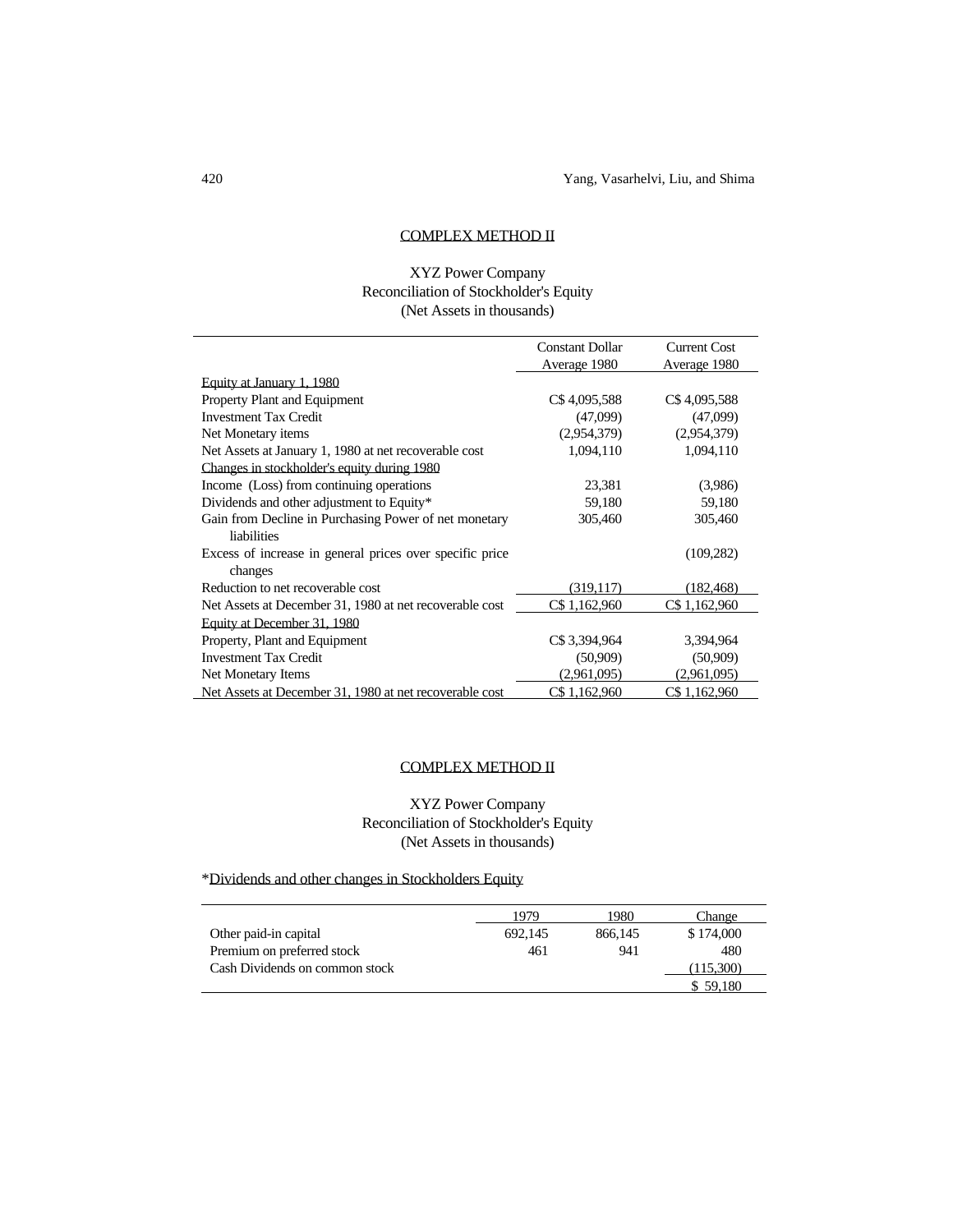### COMPLEX METHOD II

Determination of the Erosion of Equity and the Reduction of Purchasing Power Loss

|                                  | Balance at  |                                    | Balance at  |             |
|----------------------------------|-------------|------------------------------------|-------------|-------------|
|                                  | 12/31/79    | Net Change                         | 12/31/80    | Effect      |
| <b>PLANT ASSETS</b>              |             |                                    |             |             |
| <b>Historical Cost</b>           | \$3,827,652 | \$240,019                          | \$4,067,671 |             |
| $C $ (Avg 1980)*$                | 4,095,588   | 240,019                            | 3,904,964   | \$(430,643) |
| <b>MONETARY ASSETS</b>           |             |                                    |             |             |
| <b>Historical Cost</b>           | 465,084     | 85,188                             | 550,272     |             |
| $C $ (Avg 1980)*$                | 497,640     | 85,188                             | 528,261     | (54, 567)   |
| <b>Historical Cost</b>           | \$4,292,736 | \$325,207                          | \$4,617,943 |             |
| $C $ (Avg 1980)*$                | \$4,593,228 | \$325,207                          | \$4,433,225 | \$(485,210) |
| <b>COMMON EQUITY (NET</b>        |             |                                    |             |             |
| ASSETS)                          |             |                                    |             |             |
| <b>Historical Cost</b>           | \$1,022,533 | \$188,884                          | \$1,211,417 |             |
| $C $ (Avg 1980)*$                | 1,094,110   | 188,884                            | 1,162,960   | \$(120,034) |
| LT.C.                            |             |                                    |             |             |
| <b>Historical Cost</b>           | 44,017      | 9,013                              | 53,030      |             |
| C \$ (Avg 1980)*                 | 47,099      | 9,013                              | 50,909      | (5,203)     |
| <b>MONETARY LIABILITIES</b>      |             |                                    |             |             |
| <b>Historical Cost</b>           | 3,226,186   | 127,310                            | 3,353,496   |             |
| $C $ (Avg 1980)*$                | 3,452,019   | 127,310                            | 3,219,356   | (359, 973)  |
| Historical                       | \$4,292,736 | \$325,207                          | \$4,617,943 |             |
| $C $ (Avg 1980)*$                | \$4,593,228 | \$325,207                          | \$4,433,225 | \$(485,210) |
| *CONVERSION FACTORS:<br>12/31/79 |             | Avg. 1980 CPI-U INDEX 246.8 = 1.07 |             |             |

Dec. 1979 CPI-U INDEX 229.9

#### 12/31/80 Avg. 1980 CPI-U INDEX 246.8 = 0.96 Dec. 1980 CPI-U INDEX 258.4

#### NOTES:

- 1. Preferred stock has been classified as monetary item since it is treated as the same as debt for rate-making purposes. Therefore, dividends on preferred stock have been deducted from income from continuing operations and net assets represents only common stock equity.
- 2. We object to the disclosure of the reduction to net recoverable cost without also reflecting the offsetting effect of debt financing. In any event, the caption should explain that reduction to recoverable cost is reflected and constant dollar and current cost amounts should be on the same basis. Income (loss) from continuing operations including the reduction to net recoverable cost should be as follows:

|                 | 1980.                     | 1979 |
|-----------------|---------------------------|------|
| Constant dollar | $(295.74)$ A $(378.93)$ C |      |
| Current cost    | $(186.45)$ A $(120.04)$ C |      |

3. Nuclear fuel inventories reflected in utility plant section of the balance sheet are classified as monetary assets due to fuel cost recovery mechanisms, which limit recovery to cost.